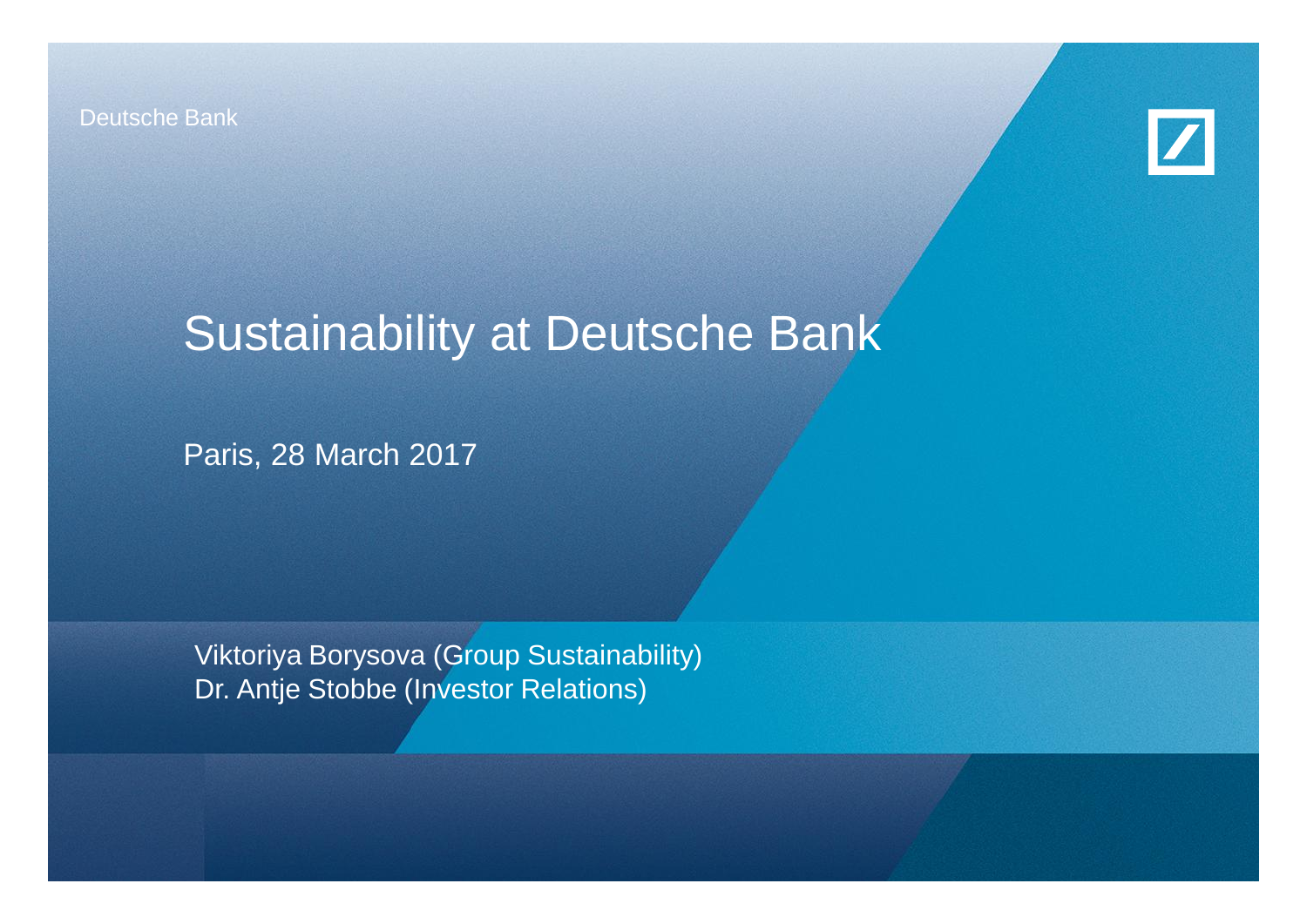



# **1 Sustainability: Our approach**

- 2 Sustainability: Selected topics
- 3 Governance and remuneration

4 Staff

# 5 Further information (Appendix)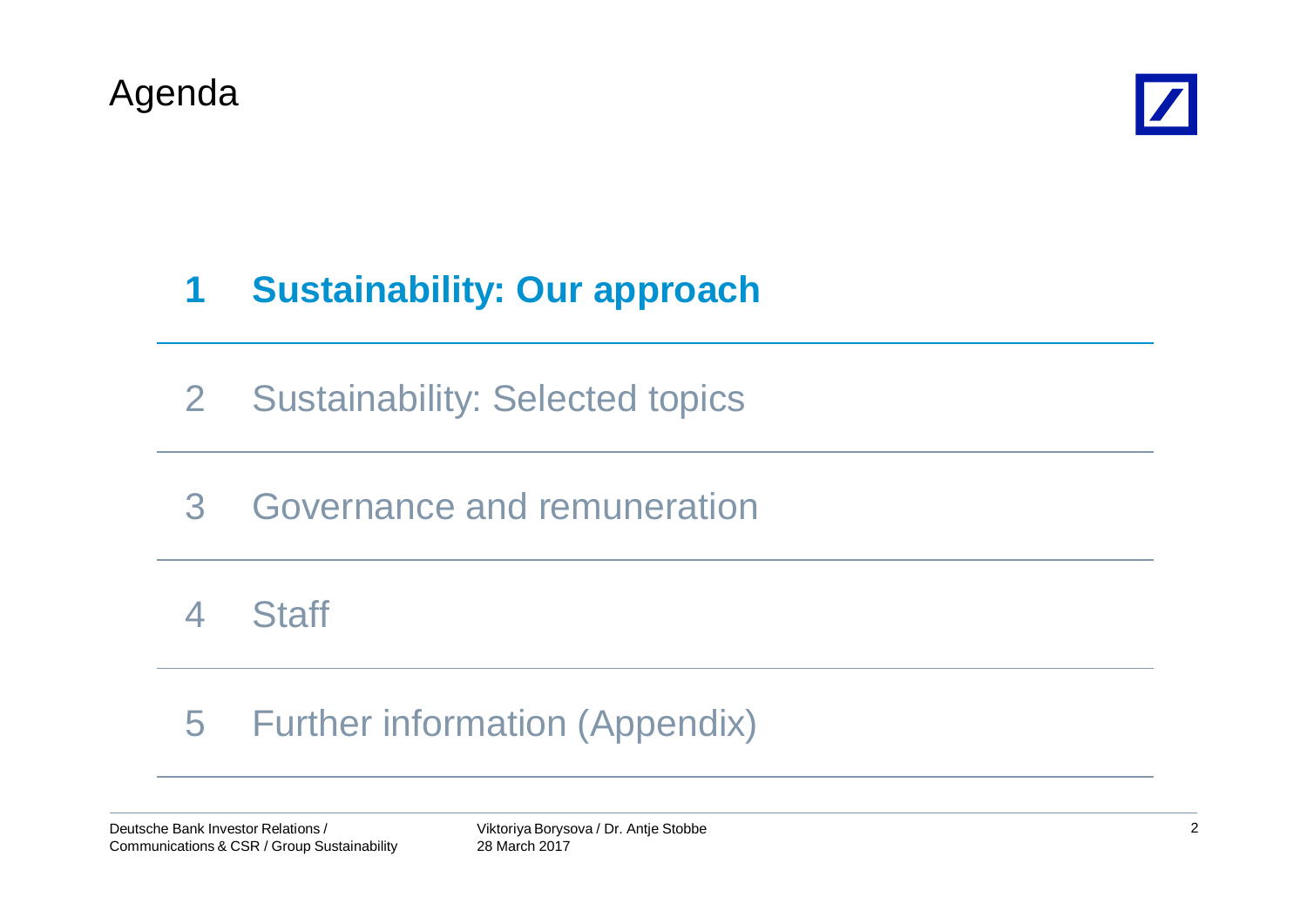### Sustainability at Deutsche Bank Selected facts and figures 2016



Deutsche Bank Group Sustainability and Deutsche Asset Management Sustainability Office are responsible for integrating sustainability in DB core business

- Risk culture: 640,000 completed compliance courses
- Training: Approx. 500 employees in the US and Asia trained on human rights, world heritage sites and climate change
- Enterprise program: *Made for Good* supported 9,812 social enterprises in 33 countries
- Diversity: Employees from 150 different nationalities now work at the bank
- Corporate Volunteering: Around 17,000 employees were active as corporate volunteer and invested almost 188,000 hours in more than 3,000 projects



- Green energy: Arranged EUR 3.9 bn in project finance for renewable energy projects
- Deutsche AM: Managed EUR 9.9 bn of ESG assets under management
- ES risk management: Published the ES Policy Framework on its website to increase transparency
- Deutsche AM: Ranked by Bloomberg Business Week as the only asset manager who voted 100 % in favor of 68 climate change related shareholder proxy votes
- UN Green Climate Fund: Approved an initial USD 78.4 m investment into Deutsche AM's African green energy access fund
- Sustainable Development Goals (SDGs): Managed ten sustainable and impact funds with a combined volume of over USD 1.76 bn
- Coal exposure: Decided to gradually reduce the existing exposure to the thermal coal mining sector over the next three years
- Carbon neutrality: Avoided 289,694 tons of CO2e emissions in our own operations by purchasing renewable energy
- ES reviews: Conducted 727 client and transaction reviews by the sustainability team
- Green bonds: Accompanied issuance of EUR 8 bn in green bonds by the end of 2016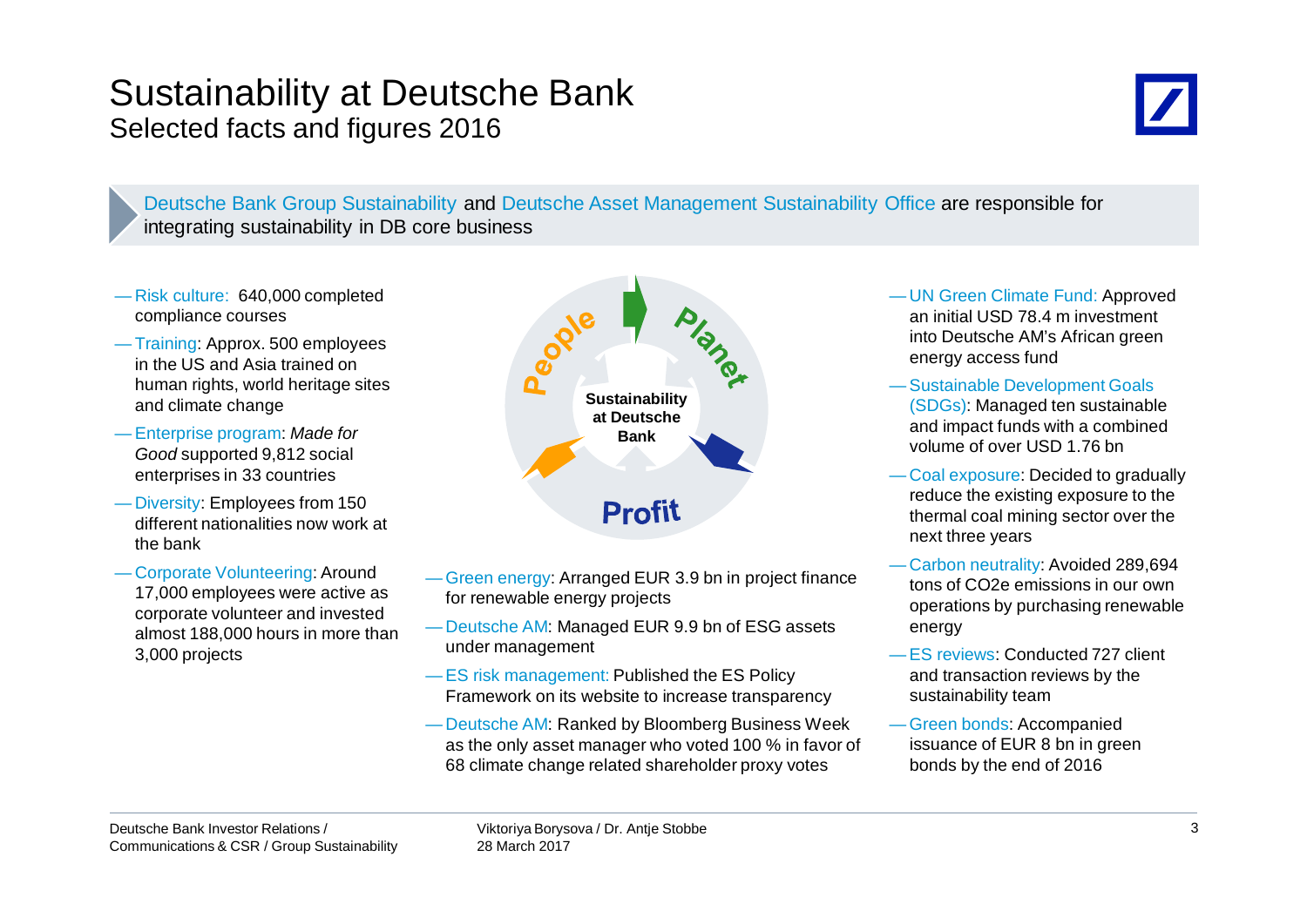### Sustainability at Deutsche Bank Governance structure



| <b>Deutsche Bank Supervisory Board</b>                                                                                                                                                                                                                                                                                                                                                                                                        |                                                                                                                                                                                                                                                                                                |  |  |  |  |  |  |
|-----------------------------------------------------------------------------------------------------------------------------------------------------------------------------------------------------------------------------------------------------------------------------------------------------------------------------------------------------------------------------------------------------------------------------------------------|------------------------------------------------------------------------------------------------------------------------------------------------------------------------------------------------------------------------------------------------------------------------------------------------|--|--|--|--|--|--|
|                                                                                                                                                                                                                                                                                                                                                                                                                                               |                                                                                                                                                                                                                                                                                                |  |  |  |  |  |  |
|                                                                                                                                                                                                                                                                                                                                                                                                                                               | <b>Deutsche Bank Management Board</b><br>Responsibilities for sustainability                                                                                                                                                                                                                   |  |  |  |  |  |  |
| <b>John Cryan</b><br>Chairman of the<br><b>Management Board</b>                                                                                                                                                                                                                                                                                                                                                                               | <b>Nicolas Moreau</b><br><b>Head of</b><br><b>Deutsche Asset Management</b>                                                                                                                                                                                                                    |  |  |  |  |  |  |
| <b>Communications &amp; CSR</b>                                                                                                                                                                                                                                                                                                                                                                                                               | <b>Chief Investment Officer for</b><br>Responsible Investments                                                                                                                                                                                                                                 |  |  |  |  |  |  |
| <b>Group Sustainability</b>                                                                                                                                                                                                                                                                                                                                                                                                                   | Deutsche Asset Management<br><b>Sustainability Office</b>                                                                                                                                                                                                                                      |  |  |  |  |  |  |
| Responsible for:<br>Development and implementation of<br>Group-wide Sustainability strategy,<br>aiming at integrating environmental<br>and social dimensions of<br>Sustainability from a risk and<br>opportunities perspective into the<br>bank's core business<br>Promoting bank-wide cross-<br>divisional/functional collaboration on<br>all dimensions of Sustainability<br>Target-group oriented transparency<br>on Sustainability topics | Responsible for:<br>Provision and implementation of<br>internal ESG governance framework<br>Development of internal ESG<br>guidelines for Asset Management<br><b>ESG Governance within Asset</b><br>Management RepRisk and NPA<br>processes<br>Mandatory ESG reporting for Asset<br>Management |  |  |  |  |  |  |

#### Topics covered at Integrity Committee's meetings in 2016 included …

Integrity Committee

- **Governance**
- Culture
- Environmental issues

#### Examples:

- Implementation of the bank's corporate culture within its organizational structures and the challenges related to this
- Effects of the revised policies on coal mining and energy
- Handling of issues related to the mountain top removal mining method
- The bank's governance structures
- Furthermore, it closely monitored high-risk litigation cases and regulatory proceedings and addressed the insights gained from this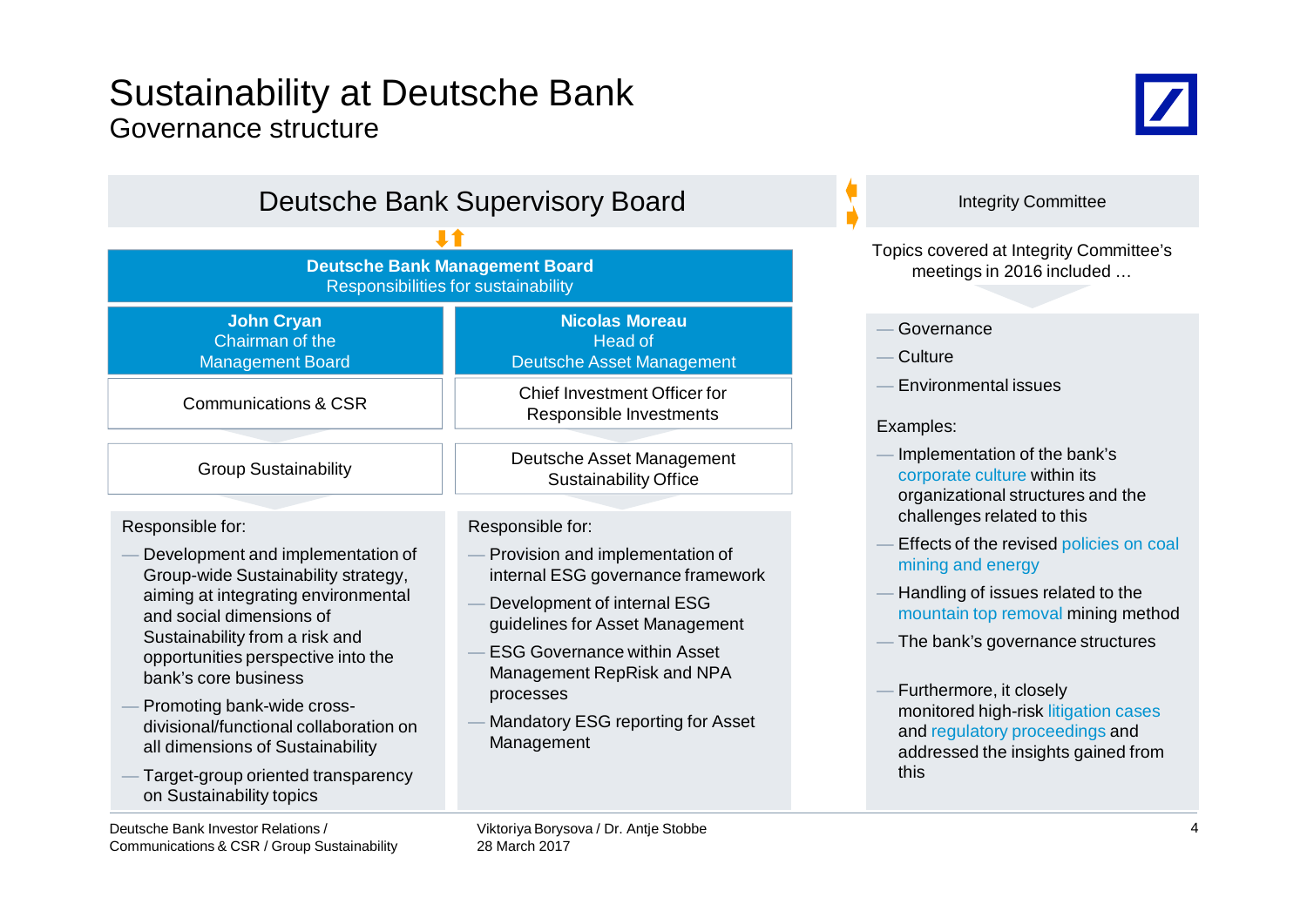## Embedding environmental and social responsibility Policy hierarchy





- ES due diligence is an integral part of DB Global Reputational Risk Framework
- Group Sustainability acts as a Control Group under the Framework
- From 2016, the ES Policy Framework has been disclosed on our website – find it here:

https://www.db.com/cr/en/docs/DB-ES-Policy-Framework-English.pdf

Defines consistent standards for the identification, assessment and management of reputational risk matters

Details DB's guidelines for dealing with ES risks including criteria for mandatory referral to Group Sustainability and to the Regional Reputational Risk **Committees** 

Provide detailed guidance on the industry sector specific analysis of ES risks including "Dos and Don'ts"

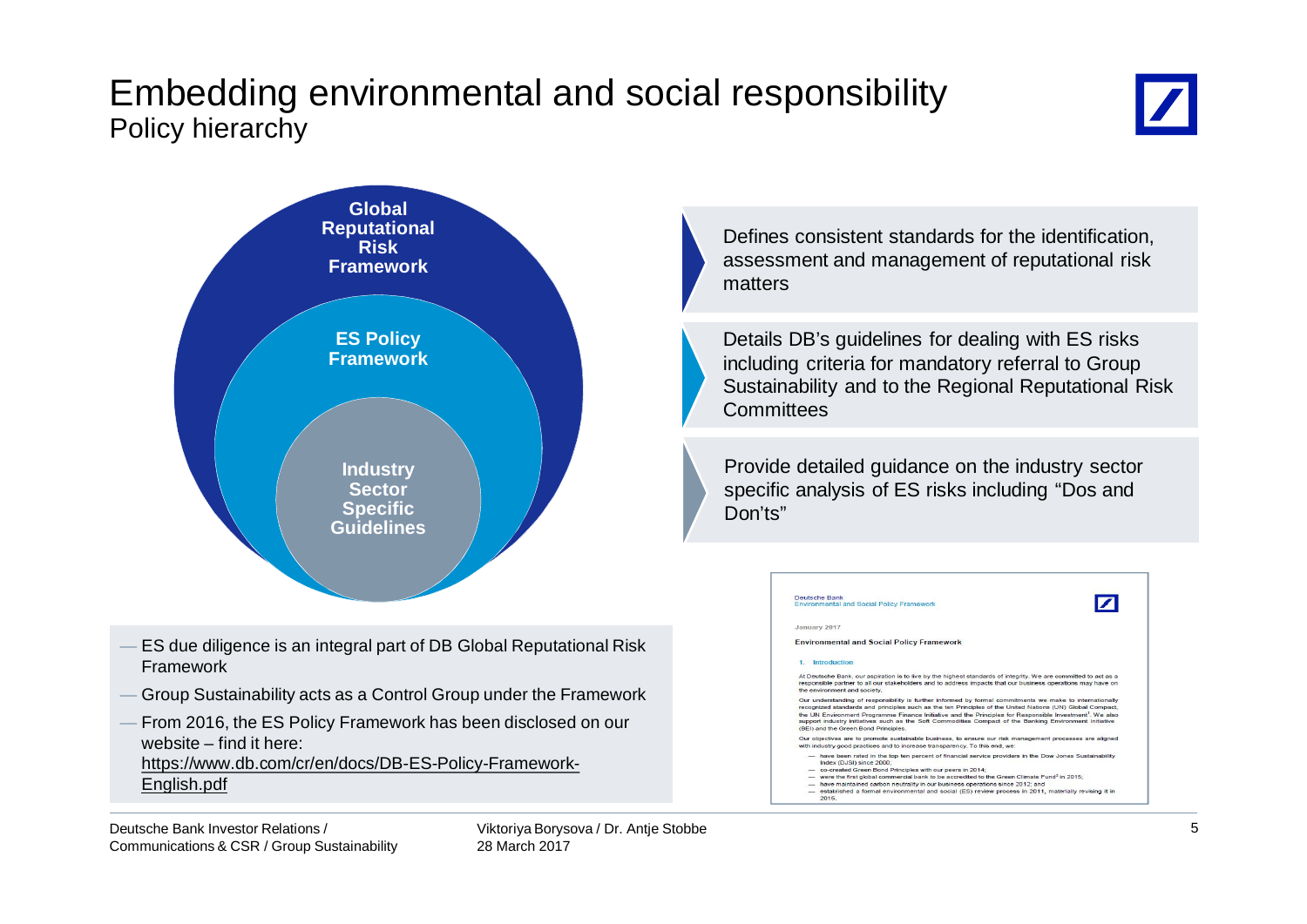## Embedding environmental and social responsibility Selected industry sector specific guidelines



| Coal mining                           | No new lending for greenfield thermal coal mines<br>We expect clients to have an established ES Management System in place certified by standards such<br>as ISO 14000 and OHSAS 18001                                                                                                                       |
|---------------------------------------|--------------------------------------------------------------------------------------------------------------------------------------------------------------------------------------------------------------------------------------------------------------------------------------------------------------|
| Coal fired power                      | No financing of the construction of new or the expansion of existing coal-fired power plants<br>Projects designed to employ Carbon Capture and Storage technology will be assessed on a case by<br>case basis.                                                                                               |
| Nuclear power                         | We support finance for civil nuclear power, subject to specific country and project criteria such as<br>compliance with international treaties and adherence to health, safety, ES standards                                                                                                                 |
| Hydro power                           | Our ES Policy Framework requires an evaluation of the ES impact of all projects and we require<br>appropriate sustainability standards for any project we consider financing                                                                                                                                 |
| Human rights                          | DB has committed to a multitude of human rights standards and principles - internal and external -<br>including the recent UK Modern Slavery Act 2015<br>Formal Human Rights statement: will not engage in any activities or relationships when there is clear<br>evidence of severe human rights violations |
| <b>World Heritage</b><br><b>Sites</b> | We will only support activities in or near World Heritage Sites if the government and UNESCO agree<br>that the planned activities will not adversely affect the Outstanding Universal Values of the Site                                                                                                     |
| <b>Textiles</b>                       | We expect clients to respect the ILO Core Conventions and relevant accords and principles<br>Our ES due diligence further takes into account the client's supply chain, countries of operation and its<br><b>ES Management System</b>                                                                        |
| Monoculture farming                   | As a minimum, clients must provide a plantation or mill certification plan in accordance with the criteria<br>imposed by the Roundtable on Sustainable Palm Oil (RSPO)<br>Other certifications apply for areas like timber or soy                                                                            |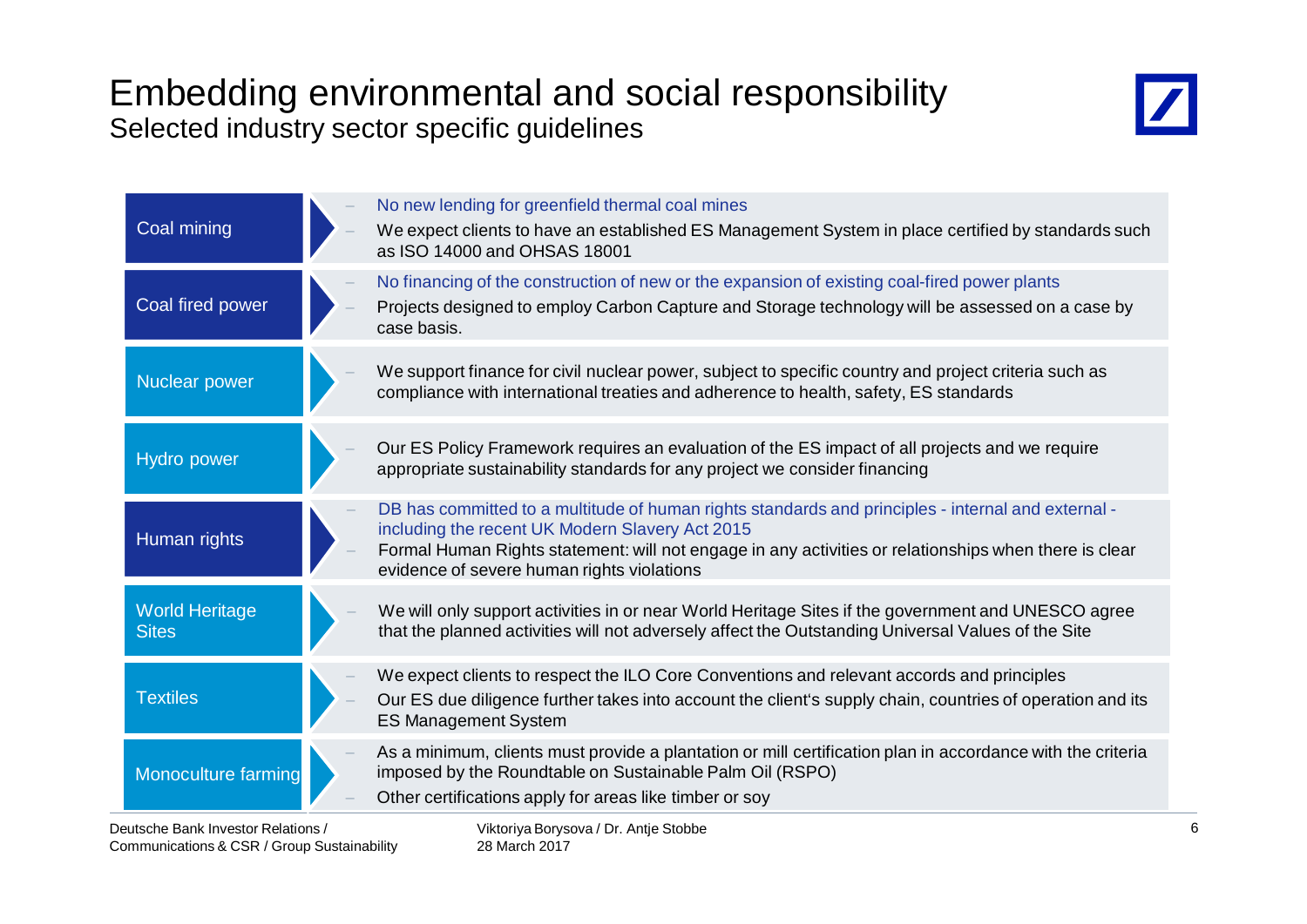## Embedding environmental and social responsibility Development of ES reviews



O&G 29%

> Utilities 16%

4%

#### 406 721 1,250 1,346 727 2012 2013 2014 2015 2016 Others Chemicals 7% Metals and mining 19% **Monoculture** 9% Industrials 16% 2016 reviewed from an ES perspective Sectoral spilt

### Transactions reviewed by Reputational Risk Committees

| # of deals escalated to                                                                           | 2016 | $2015^{(1)}$ |
|---------------------------------------------------------------------------------------------------|------|--------------|
| Unit Reputational Risk Assessment Processes only                                                  | 83   | 53           |
| thereof with environmental and social issues                                                      | 4    | 4            |
| Regional Reputational Risk Committees                                                             | 59   | 35           |
| thereof with environmental and social issues                                                      |      | -6           |
| Group Reputational Risk Committee or above                                                        | 6    | 6            |
| thereof with environmental and social issues                                                      |      |              |
| (1)<br>June-December 2015: Full year not comparable due to changes in Reputational Risk Framework |      |              |

Transactions/clients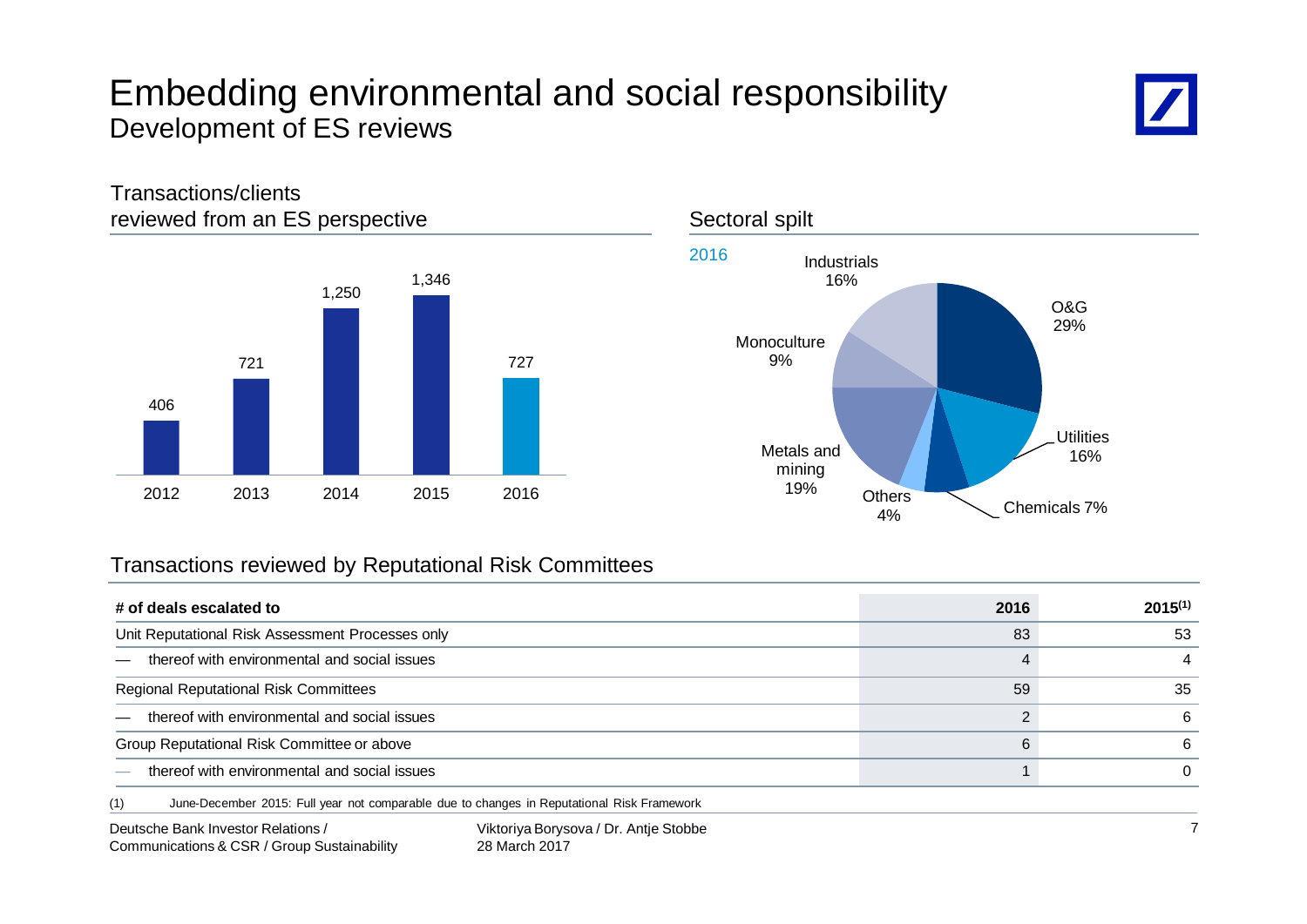



# 1 Sustainability: Our approach

# **2 Sustainability: Selected topics**

## 3 Governance and remuneration

4 Staff

# 5 Further information (Appendix)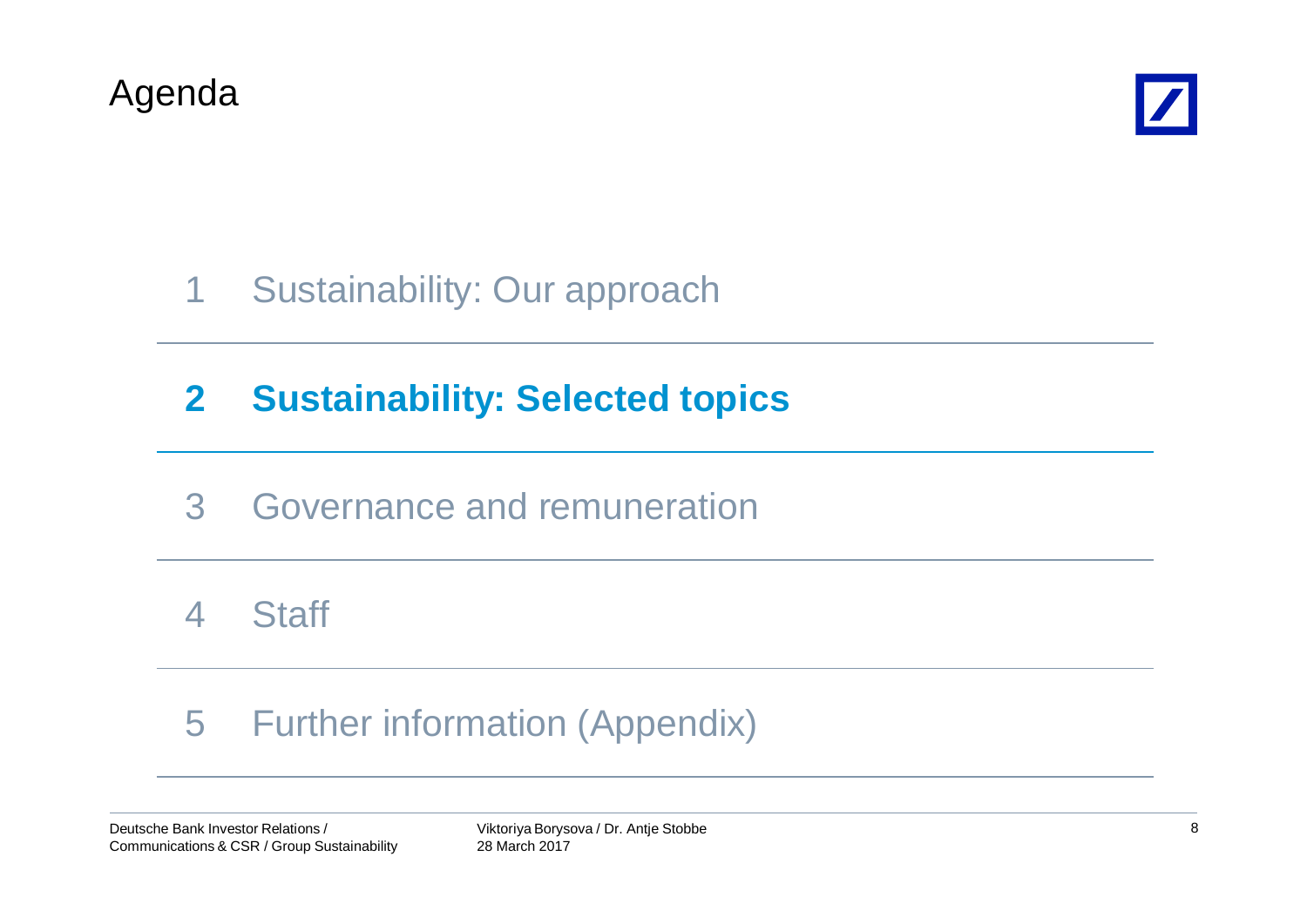## Climate Change Revised position on coal financing



| Coal financing developments                                      |                                                                                                                                                                                                                                                                                                                                                                  | Key messages from revised policies                                                 |                                                                                                                                                                                                                                                                                                                                                                                          |
|------------------------------------------------------------------|------------------------------------------------------------------------------------------------------------------------------------------------------------------------------------------------------------------------------------------------------------------------------------------------------------------------------------------------------------------|------------------------------------------------------------------------------------|------------------------------------------------------------------------------------------------------------------------------------------------------------------------------------------------------------------------------------------------------------------------------------------------------------------------------------------------------------------------------------------|
| <b>PARIS2015</b><br>COP21-CMP1<br>The Paris Pledge<br>for Action | December 2015<br>Paris Agreement:<br>74 countries<br>representing 59% of global carbon emissions<br>ratified the Agreement in 2016<br>Global carbon neutrality goal<br>December 2015<br>DB signed the "Paris Pledge for Action"<br>Commitment to channel financial flows towards<br>supporting the transition to a low-emission and<br>climate resilient economy | <b>Coal fired</b><br>power                                                         | To align ourselves with the requirements of<br>the Paris Agreement we have revised our<br>approach to coal financing<br>We have amended our formal position and<br>internal guidelines to state that we will<br>provide no financing to:<br>New coal-fired power plant<br>construction; or<br>For the expansion of existing coal<br>fired power plants irrespective of their<br>location |
| <b>THEFT</b><br>mm                                               | <b>May 2016</b><br>Statement made at AGM<br>not to increase DB's exposure to coal                                                                                                                                                                                                                                                                                | <b>Coal mining</b>                                                                 | We have also revised our approach to<br>thermal coal mining financing which states:<br>We will provide no new financing for<br>greenfield thermal coal mining; and<br>We have set a three-year target for a                                                                                                                                                                              |
|                                                                  | January 2017<br>Public commitment announcement<br>Revised policies disclosed and<br>implemented internally                                                                                                                                                                                                                                                       | gradual reduction of our existing<br>exposure to the thermal coal mining<br>sector |                                                                                                                                                                                                                                                                                                                                                                                          |

Deutsche Bank Investor Relations / Communications & CSR / Group Sustainability Viktoriya Borysova / Dr. Antje Stobbe 28 March 2017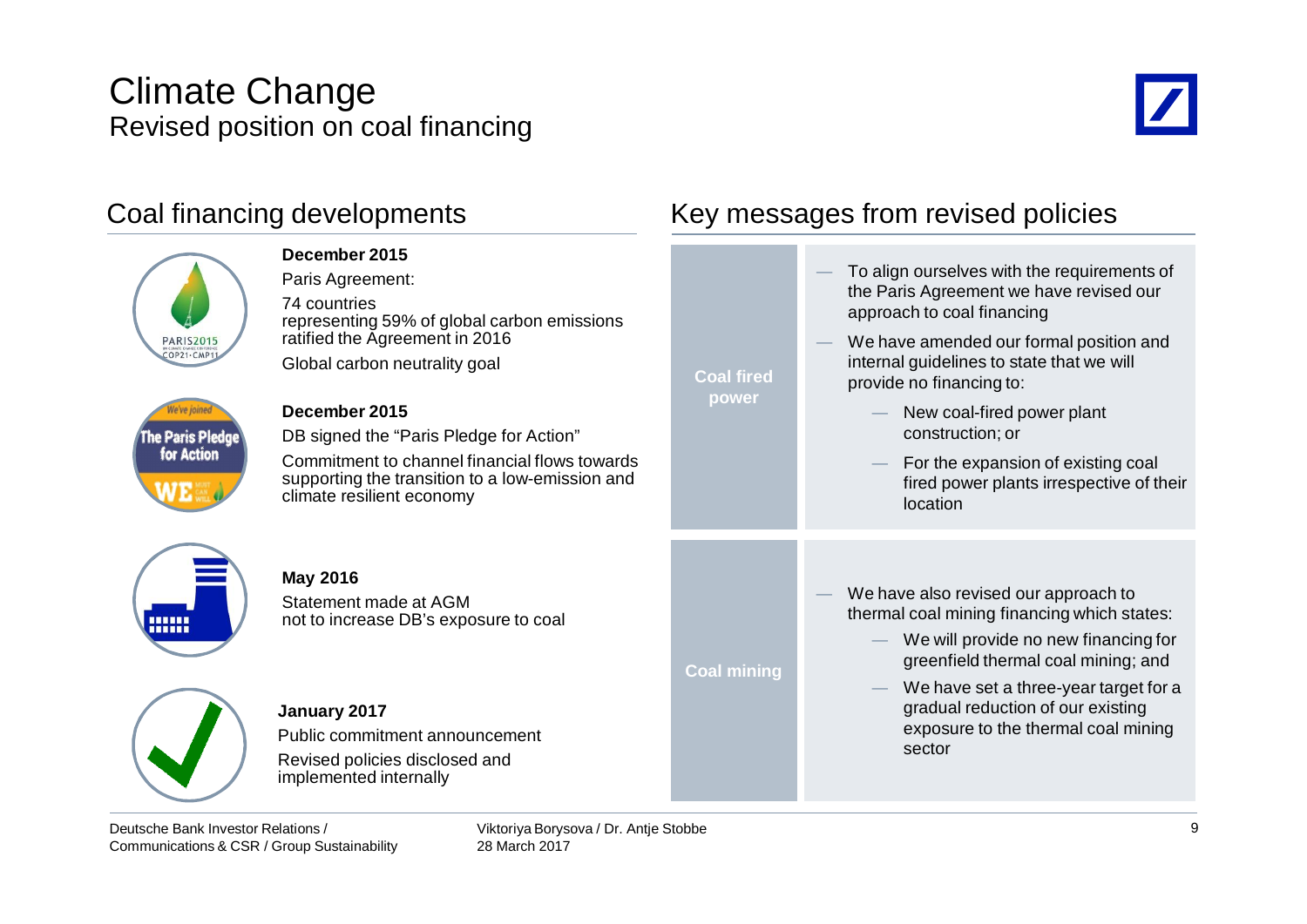### Climate Change Renewable Energy Finance and Green Bonds



#### Corporate & Investment Bank

| Deal volume     | 2016                   | 2015                   |
|-----------------|------------------------|------------------------|
| Project Finance | USD 4,300 m (3,480 MW) | USD 5,030 m (3,496 MW) |
| Green Bonds     | EUR 8,000 $m^{(1)}$    | EUR 4,000 m            |

(1) Cumulative numbers

### Examples for Green Bonds

| <b>Financing Renewable Energy</b>                                                                                                                                                                                                                                                                          | <b>Strategic Corporate Green Bonds</b>                                                                                                                                                                                          |                                                                                                                                                                                                                                                                                               |                                                                                                                                                                                                                                                                                                |
|------------------------------------------------------------------------------------------------------------------------------------------------------------------------------------------------------------------------------------------------------------------------------------------------------------|---------------------------------------------------------------------------------------------------------------------------------------------------------------------------------------------------------------------------------|-----------------------------------------------------------------------------------------------------------------------------------------------------------------------------------------------------------------------------------------------------------------------------------------------|------------------------------------------------------------------------------------------------------------------------------------------------------------------------------------------------------------------------------------------------------------------------------------------------|
| <b>MERKUR OFFSHORE</b><br>Merkur offshore wind farm<br>EUR 1.6 bn deal<br>$\overline{\phantom{0}}$<br>Installed capacity of 396<br><b>MW</b><br>Debt advisor, lead<br>arranger and underwriter<br>FIRST large-scale project for<br>General Electric's new 6-<br>megawatts offshore system<br>Deutsche Bank | Vela Energy<br>EUR 404 m twenty-year<br>bond financing (BBB, S&P)<br>98.5 MW peak capacity<br>Global coordinator,<br>structuring bank and joint<br>bookrunner<br>SECOND largest solar PV<br>portfolio in Spain<br>Deutsche Bank | 56 MW renewable energy<br>projects in Japan,<br>totalling an underwriting<br>volume of USD 177 m<br>1,767 MW renewable energy<br>projects in the Americas,<br>totalling an underwriting<br>volume of USD 1,140 m<br>STEF arranged more that<br>USD 110 m for renewable<br>energy transactions | <b>Tenner</b><br>Tennet<br>Ξ.<br>EUR 500 m 1.250% dual<br>tranche green bond offering<br>Proceeds used to (re)finance<br>projects related to the<br><b>i</b> transmission of renewable<br>electricity from offshore wind<br>power plants into the onshore<br>electricity grid<br>Deutsche Bank |

Viktoriya Borysova / Dr. Antje Stobbe 28 March 2017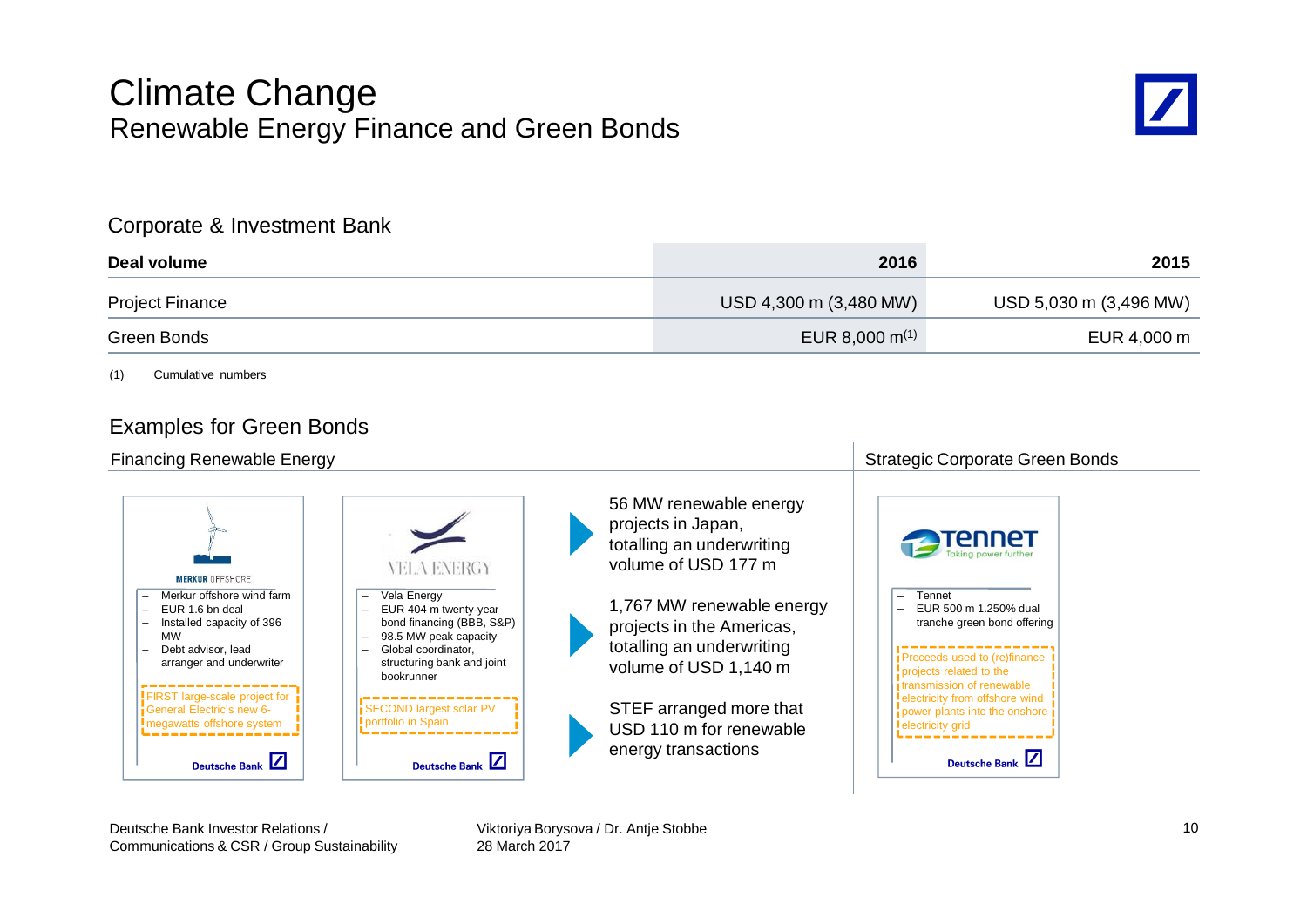## Human Rights Deutsche Bank is fully committed to its responsibility to respect Human Rights



- The Deutsche Bank Code of Business Conduct and Ethics describes the values and minimum standards for our business conduct
- We are guided by a wide range of international standards and principles especially the UN Guiding Principles on Business and Human Rights
- To emphasize the importance of this topic we have published a formal Deutsche Bank Statement on Human Rights. It covers:
	- Respect human rights of employees
	- Avoidance of human rights violations through our business relationships with clients
	- $-$  Avoidance of human rights violations through our direct business relationships with vendors
- We continued to contribute to the second discussion paper of the Thun Group, which explores the meaning and scope of Guiding Principle's 13b and 17
- We have set up an internal working group to develop a statement, as required under the UK Modern Slavery Act. We will publish this statement in 2017



|        | $\boldsymbol{Z}$                                                                                                                                                                                                                                                                                                                                                                                                                                                                                                                                                           |
|--------|----------------------------------------------------------------------------------------------------------------------------------------------------------------------------------------------------------------------------------------------------------------------------------------------------------------------------------------------------------------------------------------------------------------------------------------------------------------------------------------------------------------------------------------------------------------------------|
|        | Deutsche Bank Statement on Human Rights                                                                                                                                                                                                                                                                                                                                                                                                                                                                                                                                    |
|        | Introduction                                                                                                                                                                                                                                                                                                                                                                                                                                                                                                                                                               |
|        | eutsche Bank is fully committed to its responsibilities to respect human rights. It is an integral part of our<br>alues and Beliefs that are at the core of all we aspire to do and are designed to ensure that we conduct<br>urselves in a manner that is consistent with high ethical standards. We must be guided by what is right,<br>tiust by what is allowed.                                                                                                                                                                                                        |
|        | is a complex task to comprehensively meet the requirements of all recommendations, quidelines,<br>inciples and standards related to human rights. We aim to continually improve our approach to, and the<br>temal quidance on, human rights issues. A number of our core internal documents including the<br>eutsche Bank Code of Business Conduct and Ethics as well as our policies and quidelines reflect our<br>ommitment to respect human rights. In addition. Deutsche Bank is guided by a wide range of<br>temational external standards and principles, including: |
|        | UN Guiding Principles on Business and Human Rights                                                                                                                                                                                                                                                                                                                                                                                                                                                                                                                         |
| $\sim$ | Universal Declaration of Human Rights                                                                                                                                                                                                                                                                                                                                                                                                                                                                                                                                      |
| ٠      | International Labour Organization's Declaration on Fundamental Principles and Rights at Work                                                                                                                                                                                                                                                                                                                                                                                                                                                                               |
|        | Principles of the UN Global Compact                                                                                                                                                                                                                                                                                                                                                                                                                                                                                                                                        |
|        | UN Principles for Responsible Investment (PRI)                                                                                                                                                                                                                                                                                                                                                                                                                                                                                                                             |

- OECD Guidelines for Multinational Ent
- **IEC Performance Standard**

#### **THUN GROUP OF BANKS**

DISCUSSION PAPER ON THE IMPLICATIONS OF UN GUIDING PRINCIPLES 13 & 17 IN A CORPORATE AND INVESTMENT **BANKING CONTEXT** 



Source: www.db.com/cr ; https://business-humanrights.org/sites/2017\_01\_ThunGroupdiscussionpaper.pdf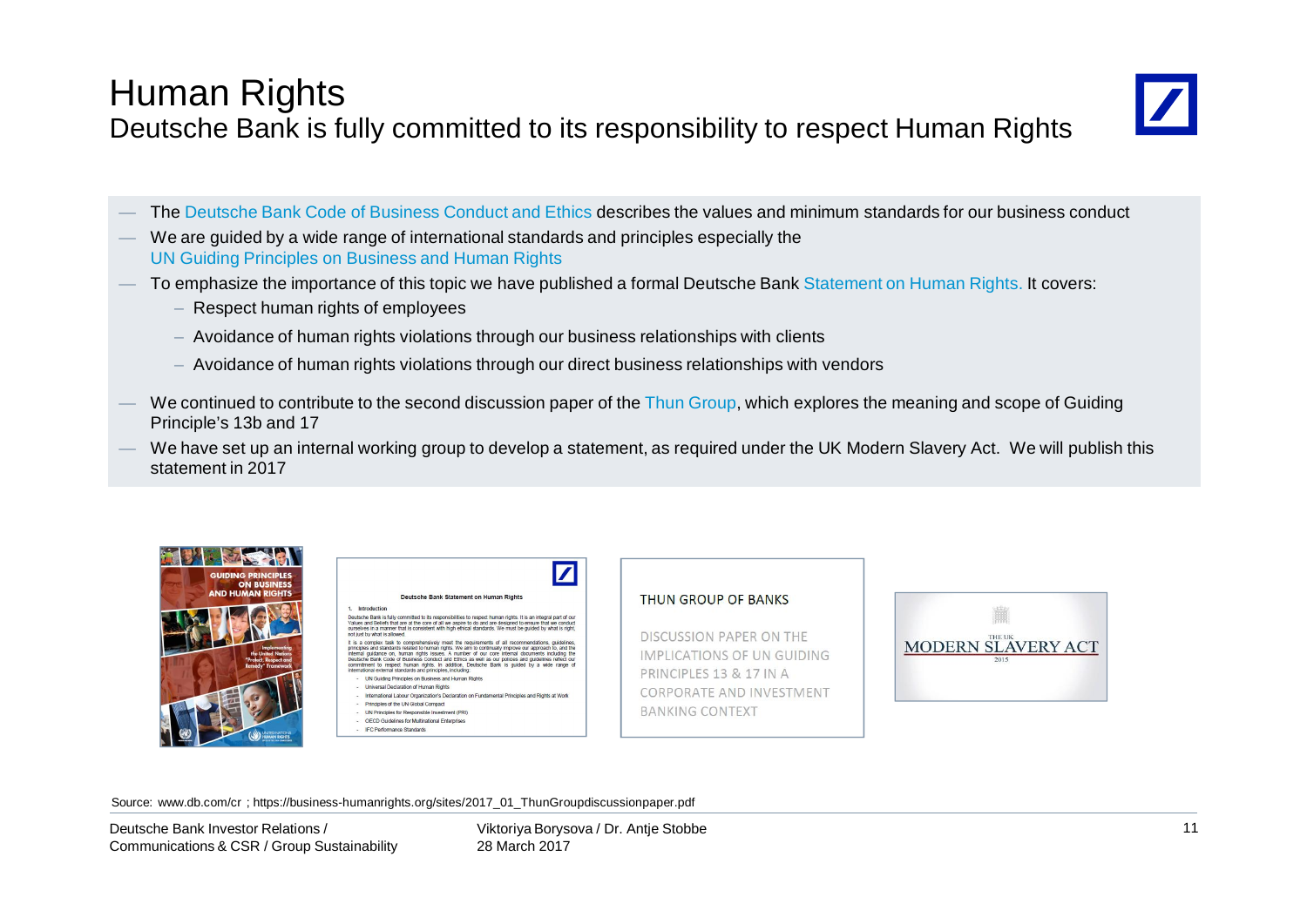## **Biodiversity** World Heritage Sites

#### **What are World Heritage Sites?**

- Landmark officially recognized by UNESCO
- Selected on the basis of having cultural, historical, natural or some other form of significance
- Legally protected by international treaties

#### **What has DB committed to?**

- No financial services should be provided to activities within or in close proximity to World Heritage Site unless there is a prior consensus with both Government and UNESCO that such operations will not adversely affect the Outstanding Universal Value of the site
- Protection of World Heritage Sites is a topic specifically addresses in our trainings

#### **How do we re-evaluate our approach?**

- Starting 2015 we participated in WWF's "Banking on World Heritage Sites" workshops alongside our peers and other stakeholders to understand policy formulation and best practice
- WWF is preparing an important report on WHS policy and implementation in which examples of current bank practice will be included, including from DB. The report will be made public and is expected around May 2017
	-









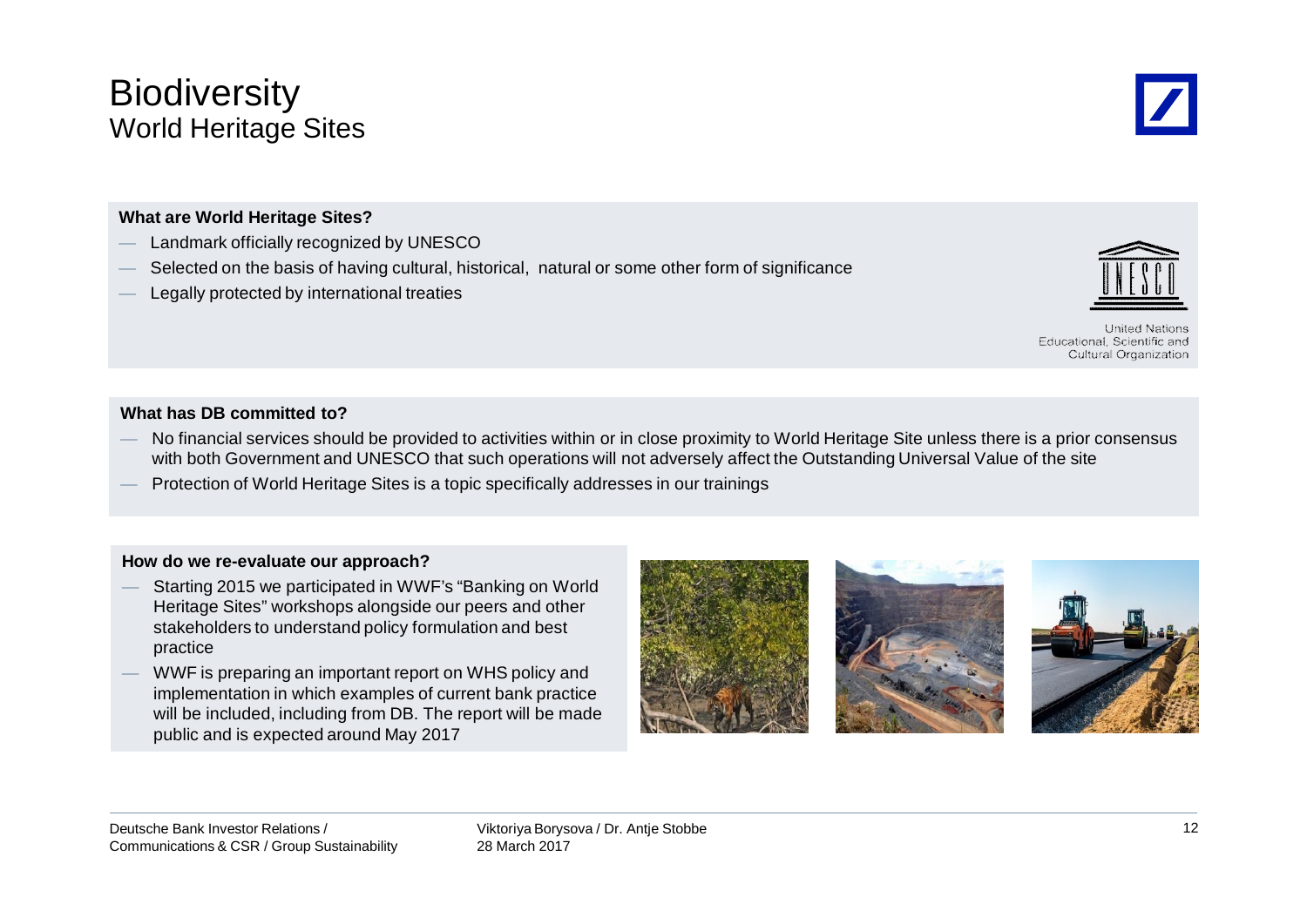### **Deforestation** Deutsche Bank's policy around the palm oil sector



#### **What has DB committed to?**

- We acknowledge the importance of industrial agriculture but also recognize risks which might be associated with its development including in palm oil production
- DB's approach to addressing environmental and social (ES) topics, including those concerning the palm oil sector, is outlined in our ES Policy Framework
- Selected elements of our current policy around palm oil are:
	- Enhanced ES review for any transaction concerning upstream production and primary processing of palm oil; commitment to "Zero-net Deforestation"
	- Certification in accordance with the Roundtable on Sustainable Palm Oil (RSPO) or a time-bound commitment to RSPO certification as a minimum
	- No engagement in any activities where there is clear and known evidence on clearing of primary tropical moist forests, illegal logging or uncontrolled and/or illegal use of fire
	- No engagement in any activities when there is a clear evidence of severe human rights violations including child and forced labour
- Our commitment to stop deforestation is emphasized by DB being a signatory to the Soft Commodities Compact and to New York Declaration on Forest.

#### **How do we re-evaluate our approach?**

- We regularly review our internal policies and guidelines, and value stakeholders' feedback as part of this process
- In response to the recently published Greenpeace report "Dirty Bankers", we have been in dialogue with Greenpeace Germany on DB's policy regarding palm oil sector
- Greenpace Germany provided us with critical but constructive feedback on our current approach focusing on the issues of deforestation, exploration of peat lands and working conditions etc.
- While reviewing our approach we will consider Greenpeace's comments and recommendations

# **WHO'S STILL BANKING ON DEFORESTA**

HSBC has pledged to stop financing palm oil companies that are destroying Indonesia's rainforests.

But other global banks are lagging behind, including:

#### **Standard Chartered BNP Paribas ANZ Bank of America Deutsche Bank**

Deforestation is deadly. devastating the habitat of critically endangered orangutans and fuelling forest fires that have caused hundreds of thousands of premature deaths across South East Asia

It's time for action.

Find out more: greenpeace.org.uk/deforestation



id for by 3,626 Greenpeace su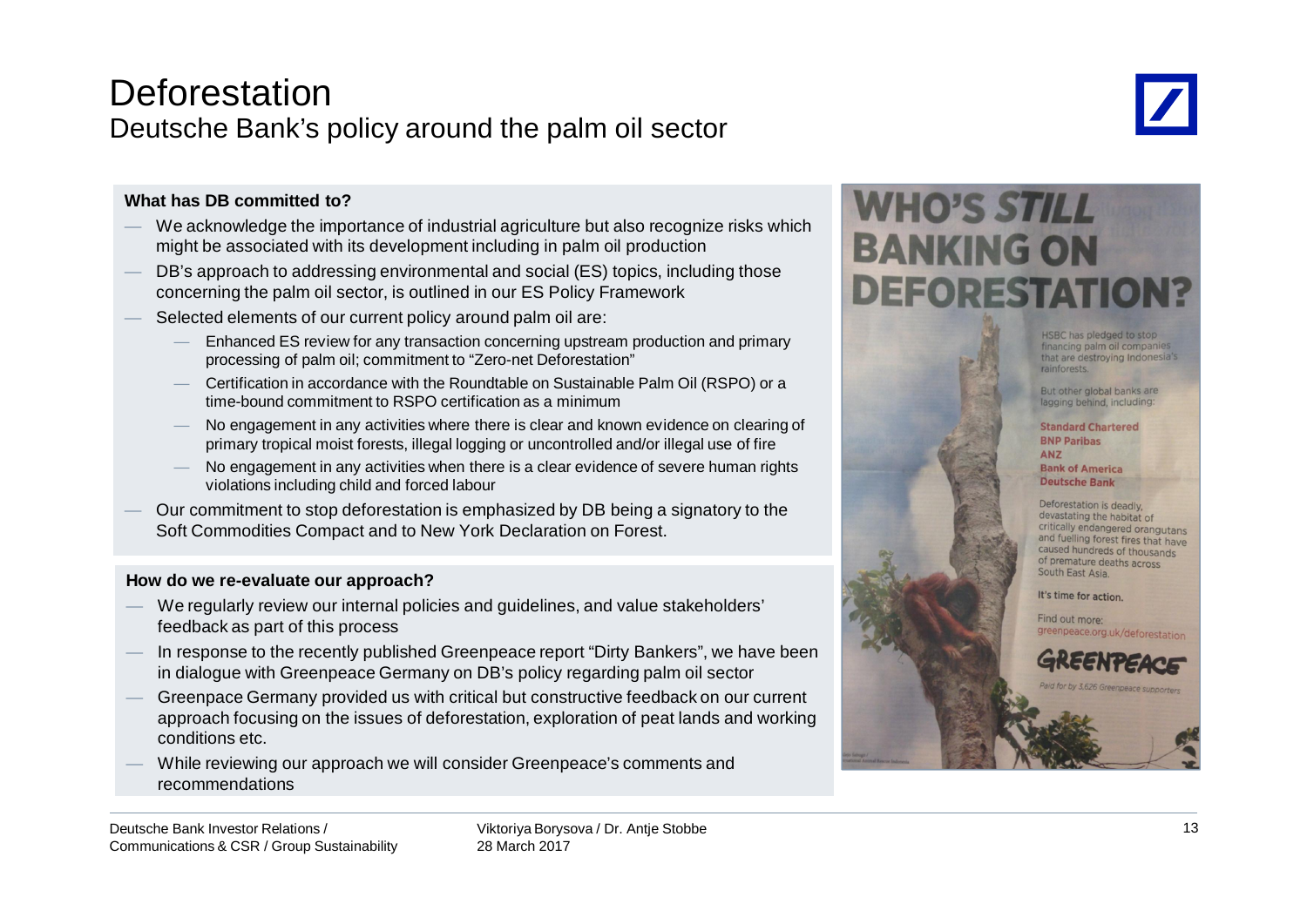### Responsible Investment organization in Deutsche Asset Management



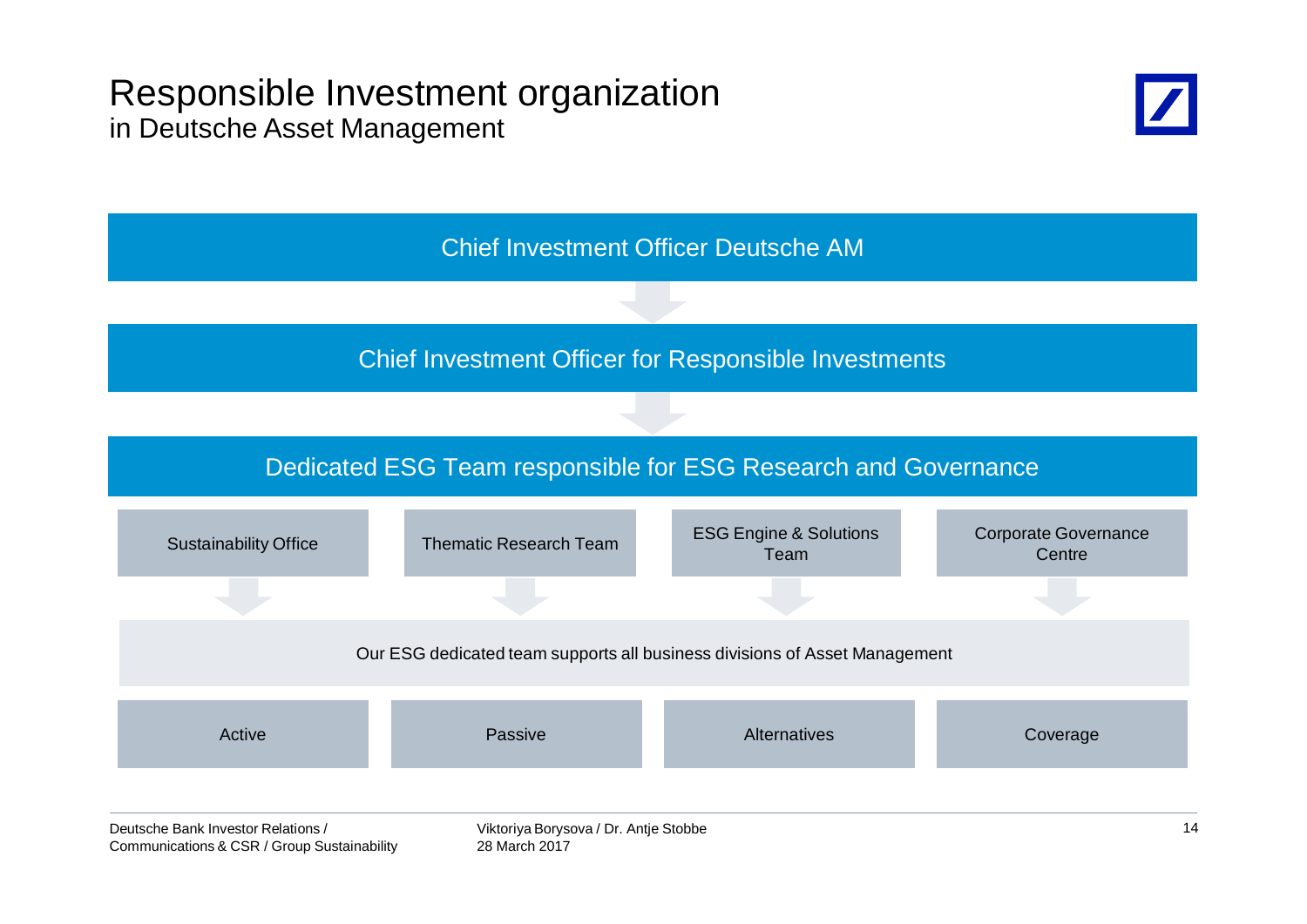## Managing ESG and sustainable finance client funds



- Deutsche Bank's Strategy 2020 includes the goal of building out Asset Management's ESG/sustainable investment capabilities
- ʊ Chief Investment Officer (CIO) for Responsible Investment appointed as of 1 January 2017
- Under the leadership of the CIO for Responsible Investments Deutsche AM will further strengthen the integration of ESG into business processes and provide ESG solutions to retail and institutional clients
- Individual and institutional demand for ESG/sustainable/impact investment opportunities continues to grow
- Globally, the ESG/sustainable investment market is greater than USD 22 trillion, about a third of assets under management<sup>(1)</sup>

### AM: ESG and sustainable assets under management

| Volume in EUR m                                                                                                                                                                                | 2016          | 2015          |
|------------------------------------------------------------------------------------------------------------------------------------------------------------------------------------------------|---------------|---------------|
| Active management<br>Retail and institutional funds                                                                                                                                            | $7,516^{(2)}$ | $7,631^{(3)}$ |
| Passive investments<br>Exchange traded funds, products or mandates                                                                                                                             | 76            | 106           |
| Sustainable/impact investments<br>Private equity/debt funds focused on sustainable/impact investing, including public-private blended finance funds with<br>environmental or social objectives | $2,327^{(4)}$ | 2,290         |
| Sub-total                                                                                                                                                                                      | 9,918         | 10,027        |
| Real estate<br>Certified green labelled buildings (Energy Star, LEED, BREEAM, HQE, NABERS etc)                                                                                                 | $9,250^{(5)}$ | n/a           |
| <b>Total</b>                                                                                                                                                                                   | 19,413        | 10,027        |

 $\rightarrow$  Deutsche Asset Management invested assets with a volume of EUR 706 bn as of December 31, 2016<sup>(6)</sup>.

- (1) Deutsche AM calculation based on EuroSIF, USSIF, RIA and BCG 2016.
- (2) We re-categorized 20 mandates as including ESG exclusion policies, removed four thematic funds, new funds were created and there was net inflow into existing funds.
- (3) We re-state 2015 ESG AuM due to our ESG asset re-categorization but do not apply this categorization to 2014. Previously reported 2015 ESG AuM was EUR 5,189 m.

Viktoriya Borysova / Dr. Antje Stobbe 28 March 2017

- (4) One fund AuM as of 3Q 2016
- (5) Green labelled buildings were disclosed in previous CR reports. 2015 data not comparable to amended methodology by which green labelled buildings are classified

(6) Excluding Abby Life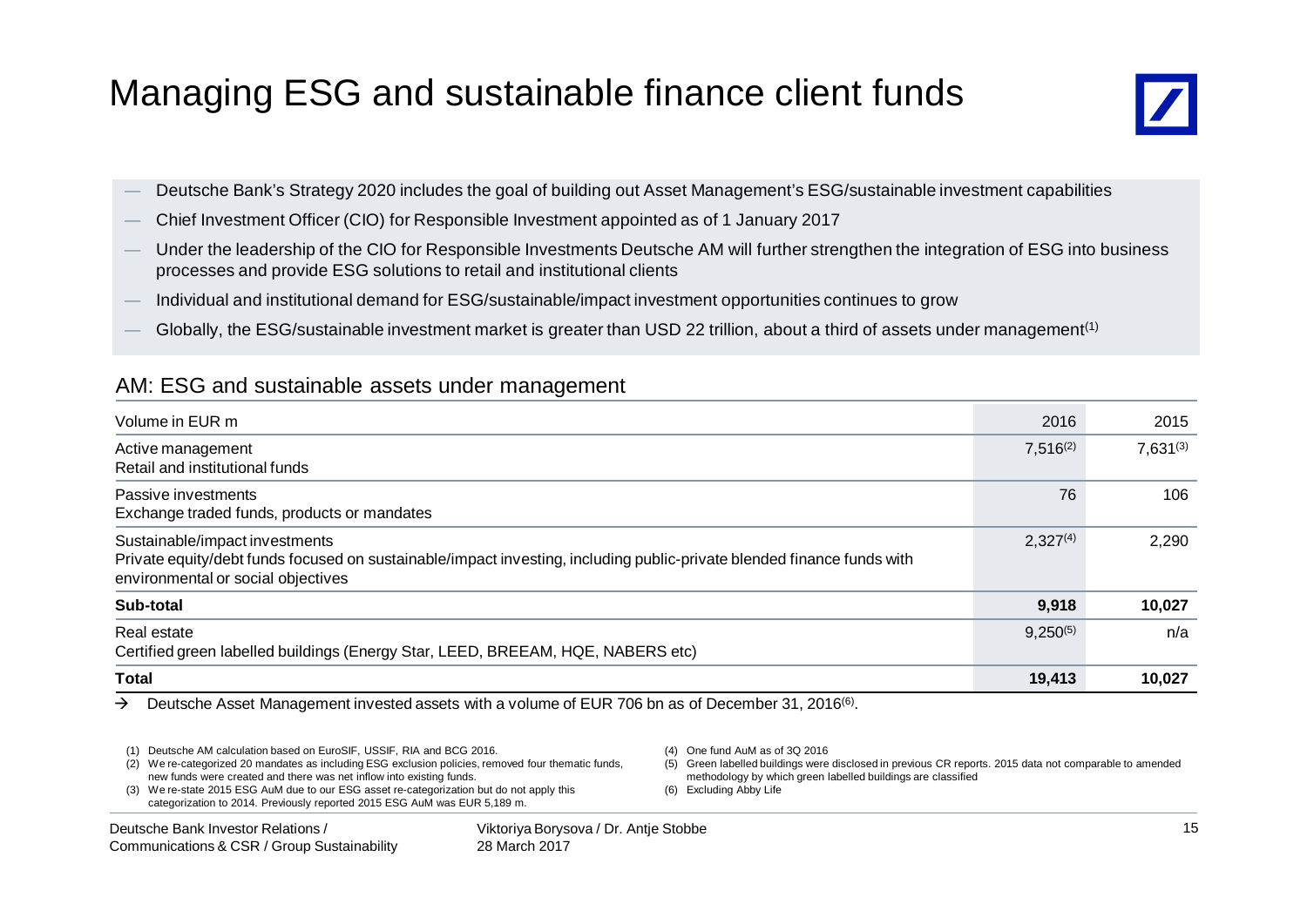## Cooperation with the Green Climate Fund Helping half a million people gain clean power



#### **Green Climate Fund (GCF) and Deutsche Bank**

- The Green Climate Fund was established by the United Nations Framework Convention on Climate Change (UNFCCC) as a mechanism to make finance available from developed to developing countries for climate change adaption and mitigation.
- Deutsche Bank was the first international commercial bank to become an accredited entity of the GCF.
- In October 2016, GCF approved a USD 78.4 m investment in Deutsche AM's fund strategy for renewable energy access in Africa.
- The proposal was developed by Deutsche AM's Sustainable Investment business: a 40 person team which manages EUR1.8 bn AuM in strategies that create social and environmental benefits and a return for investors

#### **Sustainable Development Goal #7:**

#### **Sustainable Energy Access for All: 600+ million people lack electricity**

- The lack of access to clean, reliable and affordable electricity is a severe constraint for economic growth and poverty reduction.
- Public finance is not sufficient to close the gap: Given the size of the investment needs, private capital needs to play a large role.

#### **Investment Strategy**

- The fund will provide local currency/USD medium or long term loans and will also lend to and share risk with local banks for off-grid renewable energy for households & small businesses. Loans could support ~USD 3.5 bn of total investment over the next 15 years.
- Phase 1 focus on Benin, Kenya, Namibia, Nigeria, Tanzania (other countries in future).
- The GCF investment de-risks private investors. 2/3 of capital raised will be mobilized from private investors (50% in Phase 1).
- Fund-raising from institutional investors will start in Q3 2017. Target fund side of USD 500 m.
- Builds on experience in operating the Africa Agriculture and Trade Investment Fund which works with local banks.
- Other Deutsche AM funds have already made loans to several leading off-grid renewable energy companies active in Africa.

#### **Potential benefits over 15 years**

- Improved renewable energy access for nearly half a million households and small/medium businesses,
- Cumulative carbon emission reduction savings of ~50m tCO2, installation of 1,500 Megawatts of renewable electricity,
- 15,600 permanent jobs and 7,900 temporary jobs. It is our aim that at least 40-45% of the new jobs will be for women.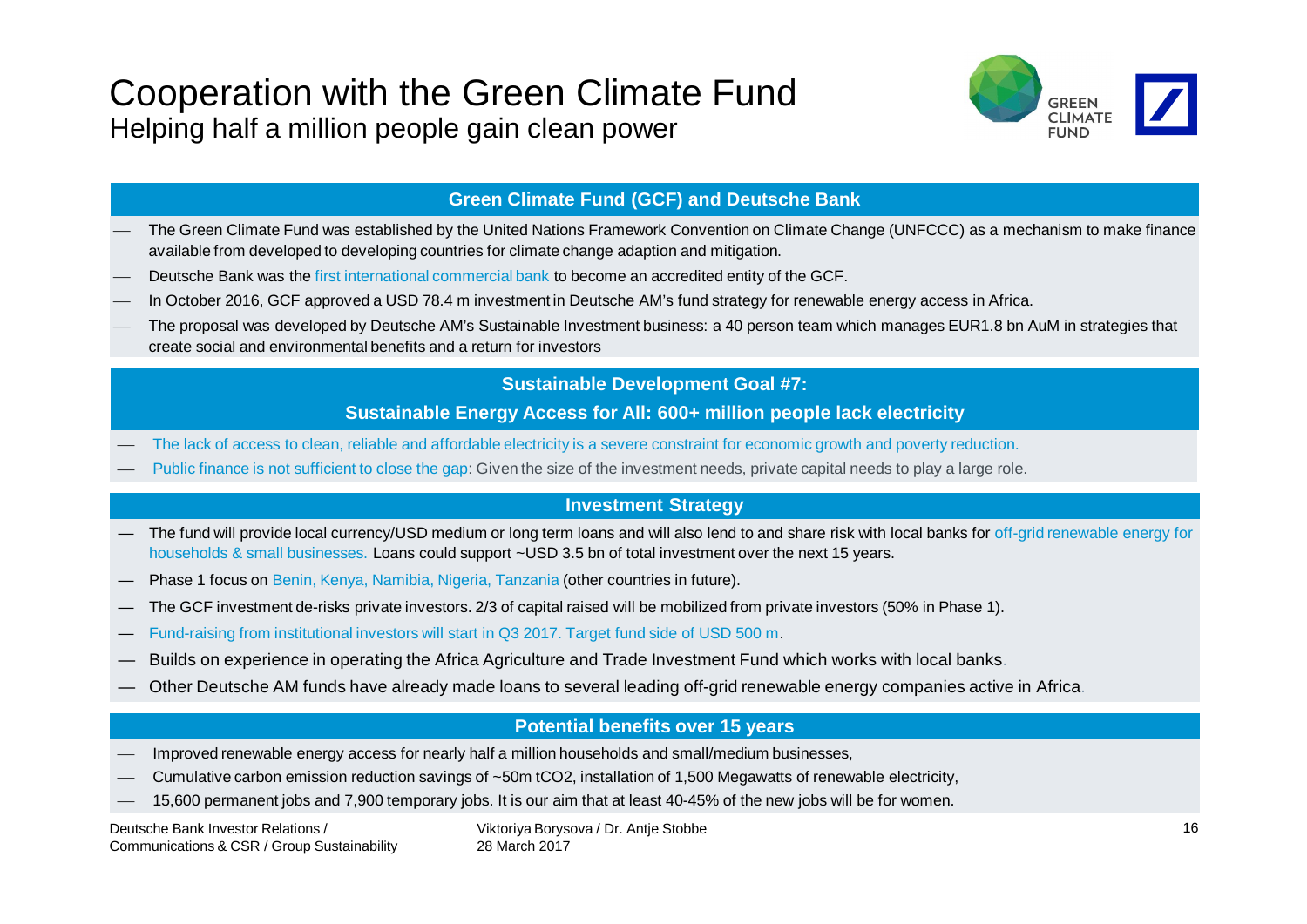## Transparency: CSR directive on non-financial information Germany includes non-financial aspects into Commercial Code



- The German government passed the CSR directive on the disclosure of non-financial and diversity information in March 2017 (CSR Direktive zur Offenlegung nicht-finanzieller und die Diversität betreffender Informationen)
- New non-financial aspects have been included into the existing accounting standards of the German Commercial Code: HGB (§§289 b-e, 315b-c HGB-E).
- The new non-financial statement is key to the directive.
- We will comply with the CSR directive by incorporating the required information into existing corporate reporting processes.
- In light of the new directive we will review existing processes and concepts regarding the topics and their level of transparency.
- We are a signatory of the UN Global Compact since 2000 and are publishing a Communication on Progress annually
- We report in accordance with the GRI G4 reporting standard, covering the most material non-financial topics to Deutsche Bank and its stakeholder.
- The latest CR report was published on March 20th, 2017 www.cr-report.db.com/16

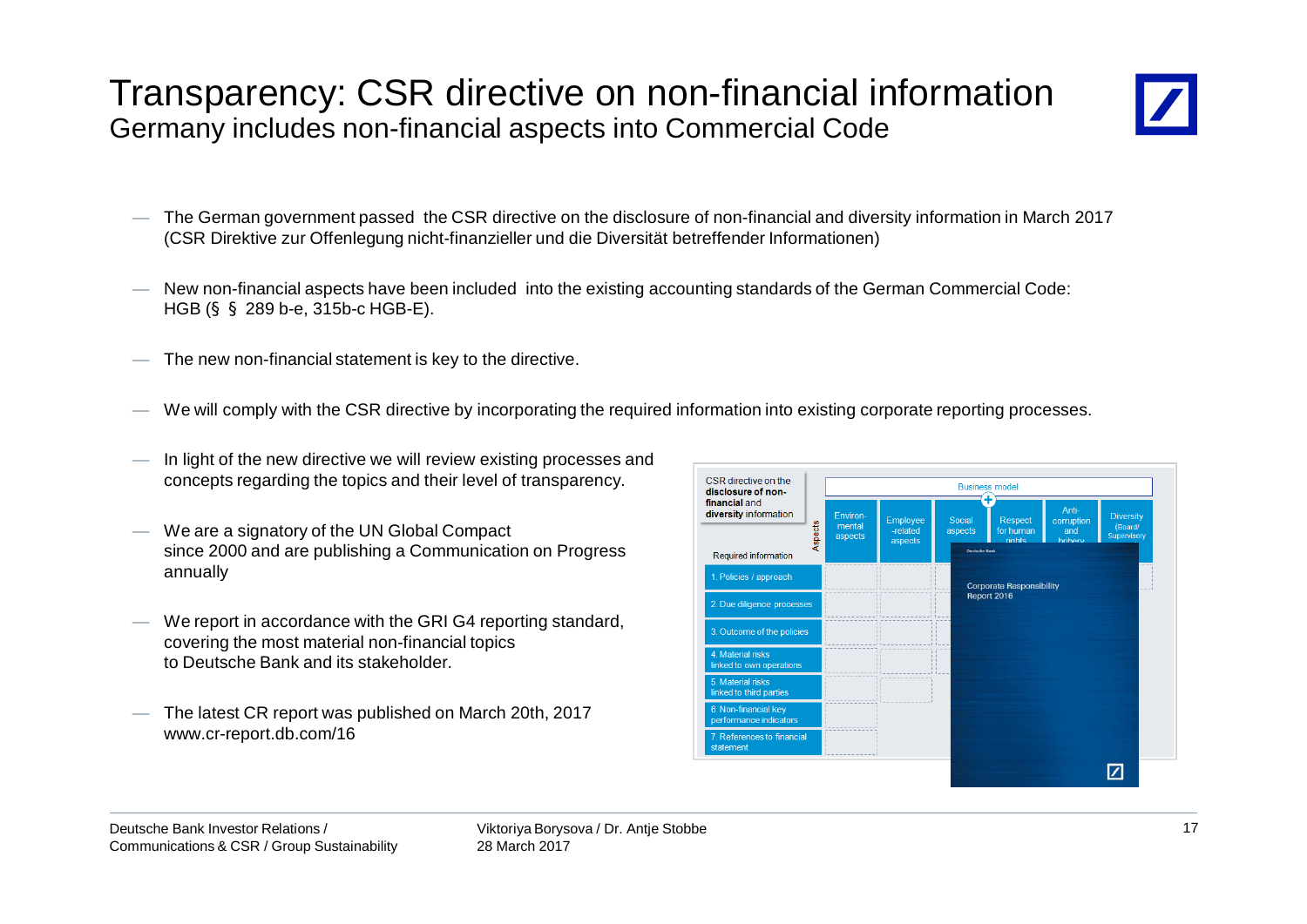



# 1 Sustainability: Our approach

2 Sustainability: Selected topics

## **3 Governance and remuneration**

4 Staff

# 5 Further information (Appendix)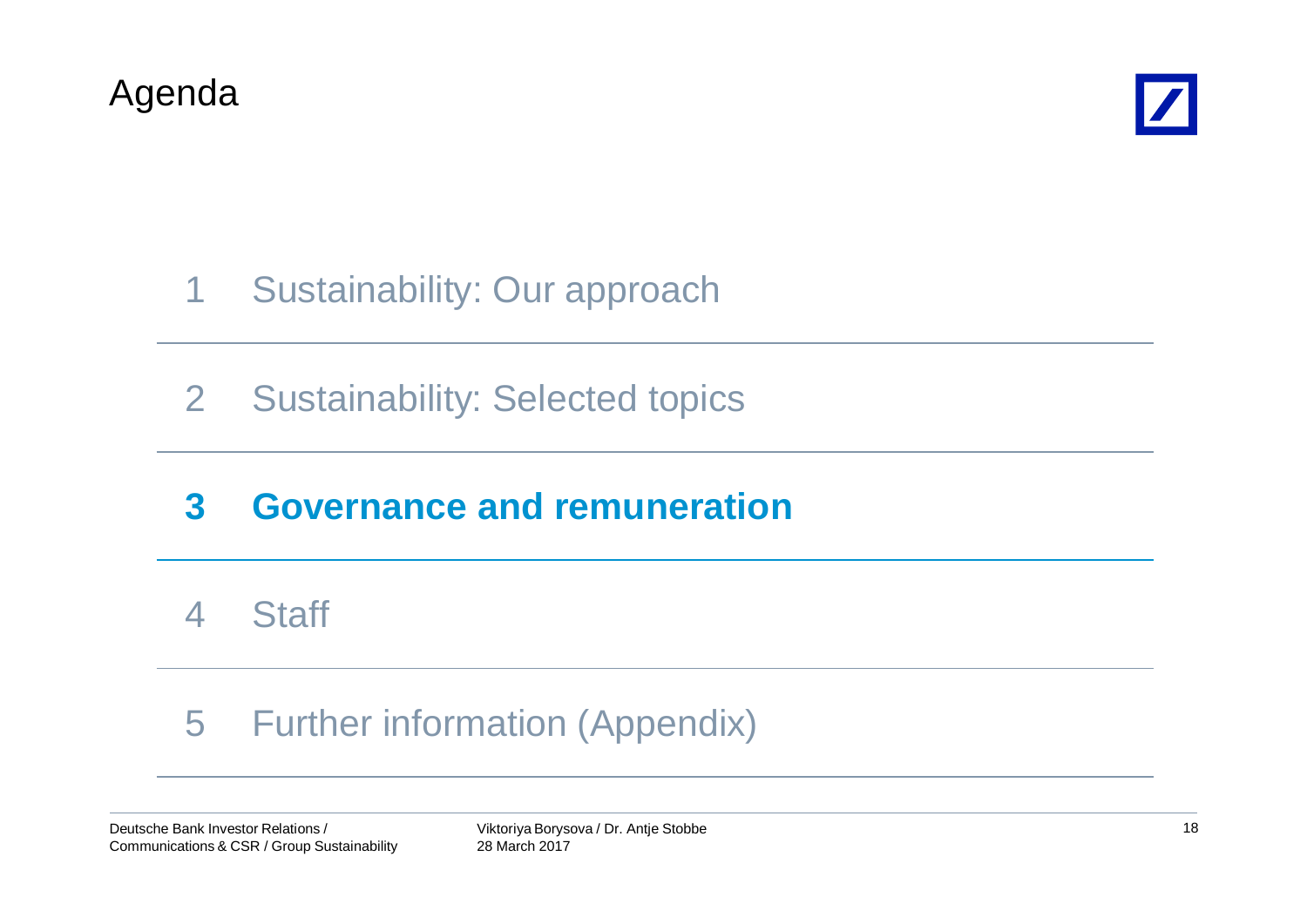## Management Board Fully accountable with all businesses and functions represented



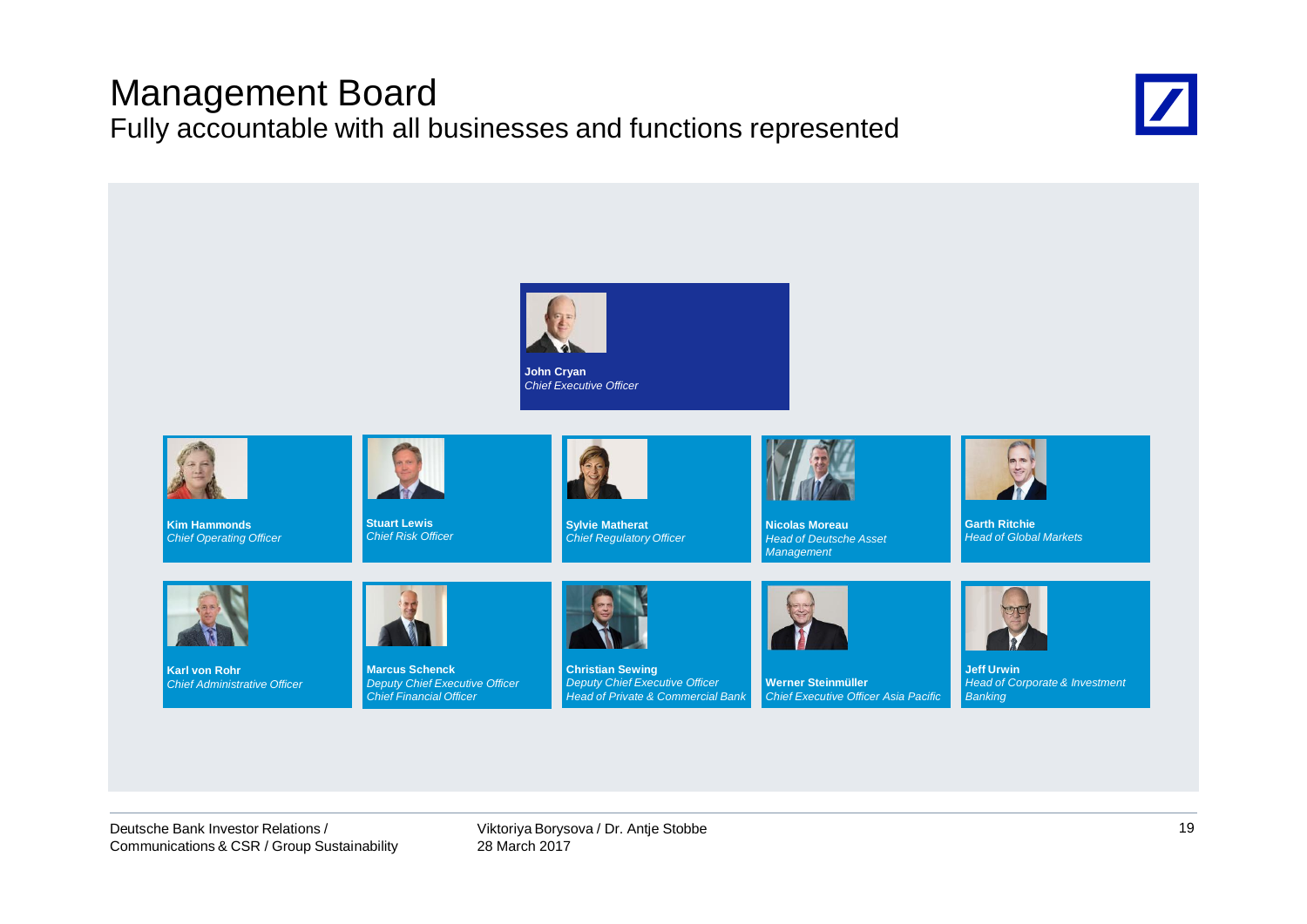#### Deutsche Bank Investor Relations / Communications & CSR / Group Sustainability

#### Viktoriya Borysova / Dr. Antje Stobbe 28 March 2017

#### 20

Remuneration Cornerstones of Management Board compensation model as of 1 January 2017





- Structure of fixed compensation comprised of base salary and pension contribution unchanged
- Determination of revised fixed pay levels based on role (CEO, Co-Deputy and ordinary Management Board members) whilst at the same time acknowledging extended responsibilities and market requirements
- Annual and Divisional Performance Awards to be combined into single "Short-Term Award" element with group and individual components; structure applicable to all Management Board members
- 100% deferral of variable compensation, i.e. no immediate payout; 75+% of variable compensation delivered in equity (DB shares); all subject to forfeiture conditions during award cycle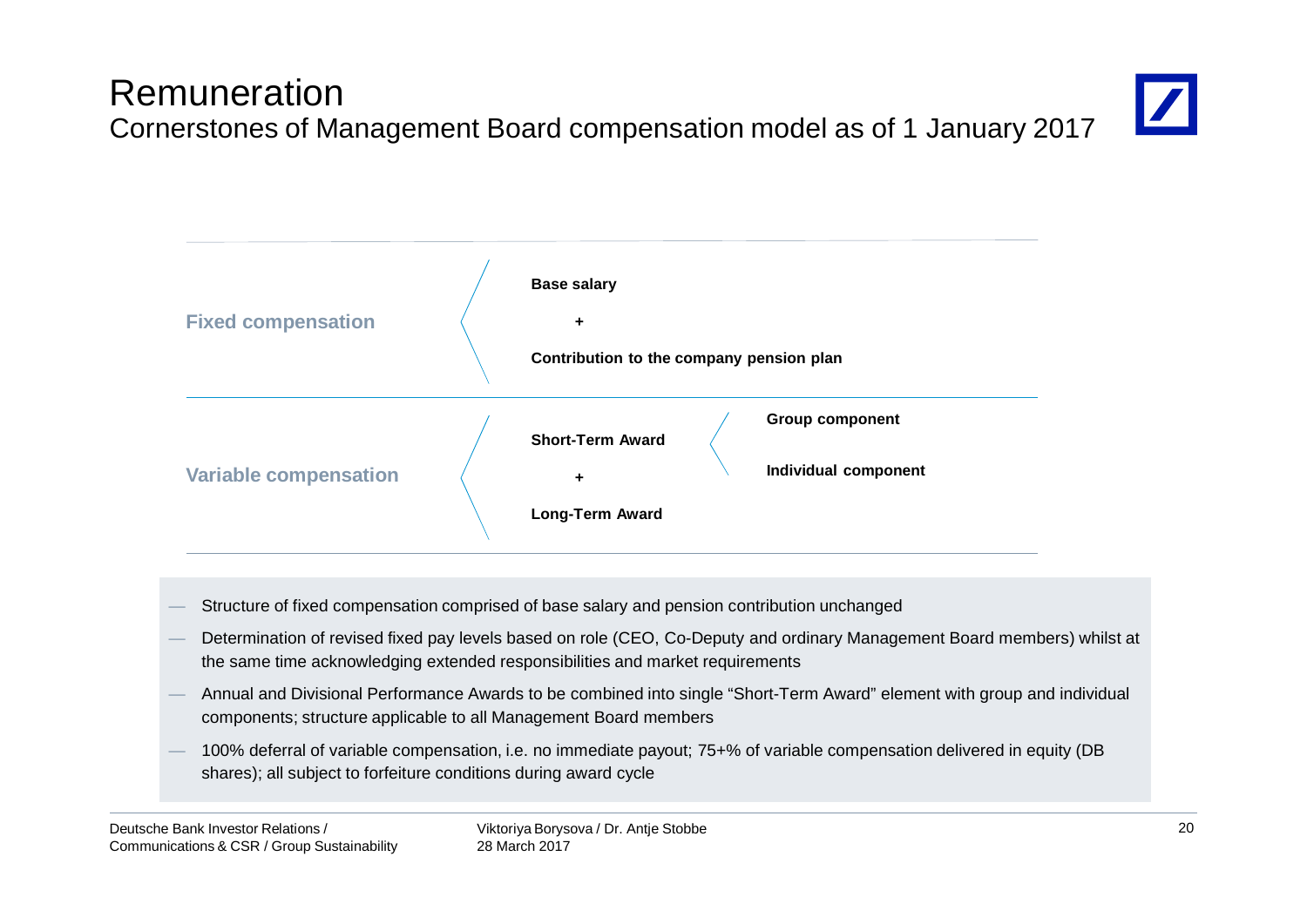## Remuneration Objectives – Management Board Compensation system



|                               | <b>Relevant indicators</b>                                     | <b>Relative weight</b>                                                                 |                                                                                                                                         |
|-------------------------------|----------------------------------------------------------------|----------------------------------------------------------------------------------------|-----------------------------------------------------------------------------------------------------------------------------------------|
|                               | Group component <sup>(1)</sup>                                 |                                                                                        |                                                                                                                                         |
|                               | CET1 ratio                                                     | 25%                                                                                    | Variable compensation to                                                                                                                |
|                               | Leverage ratio                                                 | 25%                                                                                    | be determined based on<br>clear objectives and pre-                                                                                     |
|                               | Adjusted non-interest expenses                                 | 25%                                                                                    | defined assessment<br>criteria                                                                                                          |
|                               | Post-tax return on tangible equity<br>(RoTE)                   | 25%                                                                                    |                                                                                                                                         |
| <b>Short-Term Award (STA)</b> | Individual component (exemplary) <sup>(2)</sup>                | Level of discretion limited<br>to 3-6% of total variable<br>compensation, only for key |                                                                                                                                         |
|                               | Revenue Growth / IBIT y-o-y<br>versus plan                     | 30%                                                                                    | achievements and based<br>on informed judgement                                                                                         |
|                               | Project-related objectives<br>(realisation, management)        | 30%                                                                                    |                                                                                                                                         |
|                               | Employee Commitment Index<br>(% y-o-y) / Diversity objectives  | 30%                                                                                    |                                                                                                                                         |
|                               | Adjustment based on informed<br>judgement                      | 10%                                                                                    |                                                                                                                                         |
|                               | Relative total shareholder return                              | 33.34%                                                                                 | (1) Joint strategic key objectives which also                                                                                           |
| Long-Term Award (LTA) (3)     | Organic capital growth (net)                                   | 33.33%                                                                                 | form base for the assessment of the group<br>component as part of the compensation<br>system for the employees of DB Group              |
|                               | 'Culture & client factor' /<br>Control environment grade group | 33.33%                                                                                 | (2) Short-term individual and divisional<br>objectives of quantitative and qualitative<br>nature<br>(3) Long-term group-wide objectives |

Viktoriya Borysova / Dr. Antje Stobbe 28 March 2017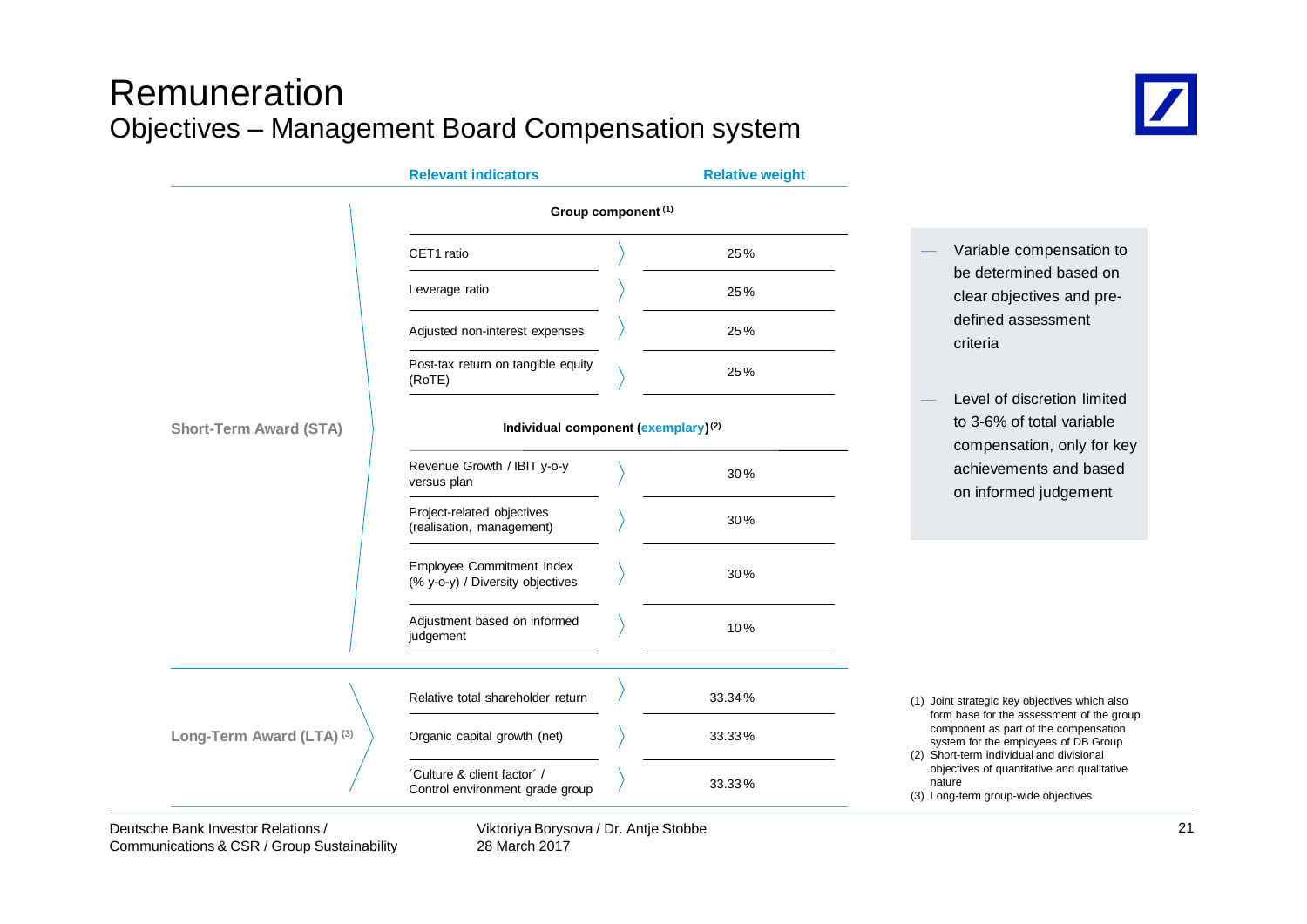### Remuneration Long deferral periods and introduction of clawback



- Since 2017, a portion of a maximum of 25% is to be granted as non-equity based compensation components (Restricted Incentive Awards) and vests in identical tranches over a period of four years.
- The remaining portion of at least 75% of the variable compensation is to be granted in the form of equity-based compensation components (Restrictive Equity Award), which only vest no less than five years after the grant in one tranche (cliff vesting) and are subject to an additional retention period of one year.
- In addition to the deferral periods and the forfeiture provisions, "clawback"-clauses will be introduced which allow to demand the return of already paid/delivered compensation components

=> All requirements of the expected new InstVV regulation are already met with the before-mentioned conditions.

| <b>Awards</b>                                       | <b>Grant year</b> | 1st<br>year | 2nd<br>year | 3rd<br>subsequent subsequent subsequent subsequent subsequent subsequent subsequent<br>year | 4th<br>year | 5th<br>year | 6th<br>year | 7th<br>year |  |
|-----------------------------------------------------|-------------------|-------------|-------------|---------------------------------------------------------------------------------------------|-------------|-------------|-------------|-------------|--|
| <b>Restricted</b><br>Incentive<br><b>Awards</b>     |                   |             |             |                                                                                             |             |             |             |             |  |
| in $%$                                              |                   | 25          | 25          | 25                                                                                          | 25          |             | 100         |             |  |
| <b>Restricted</b><br><b>Equity</b><br><b>Awards</b> |                   |             |             |                                                                                             |             |             |             |             |  |
| in $%$                                              |                   |             |             |                                                                                             |             | 100         | 100         | 100         |  |

Vesting and/or non fortfeiture, aligned with payment or delivery.

Vesting followed by a retention period until delivery; subject to individual fortfeiture conditions during the retention period.

**End of possibility to demand the return ('Clawback') of already paid/delivered compensation components.**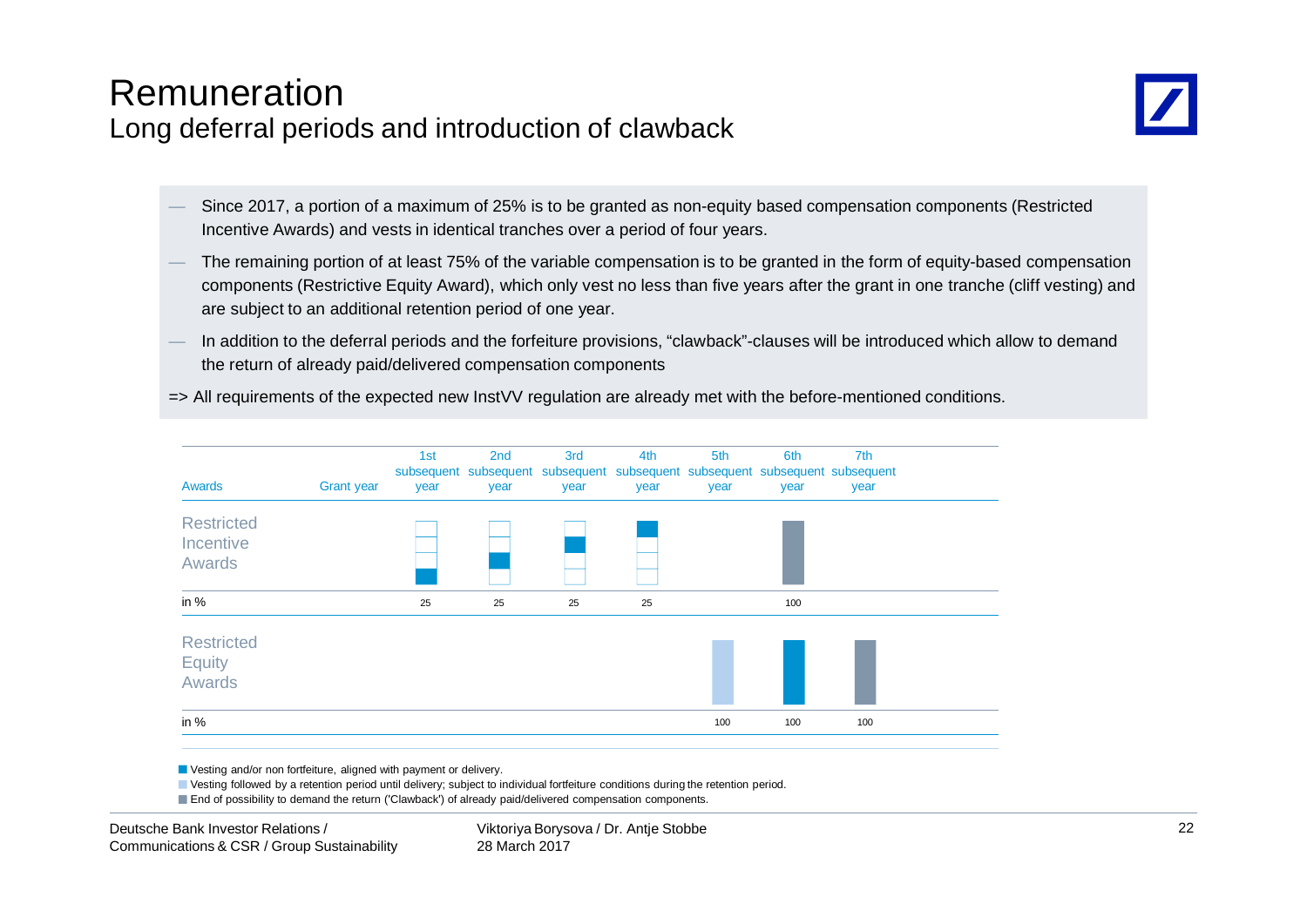



# 1 Sustainability: Our approach

- 2 Sustainability: Selected topics
- 3 Governance and remuneration

# **4 Staff**

# 5 Further information (Appendix)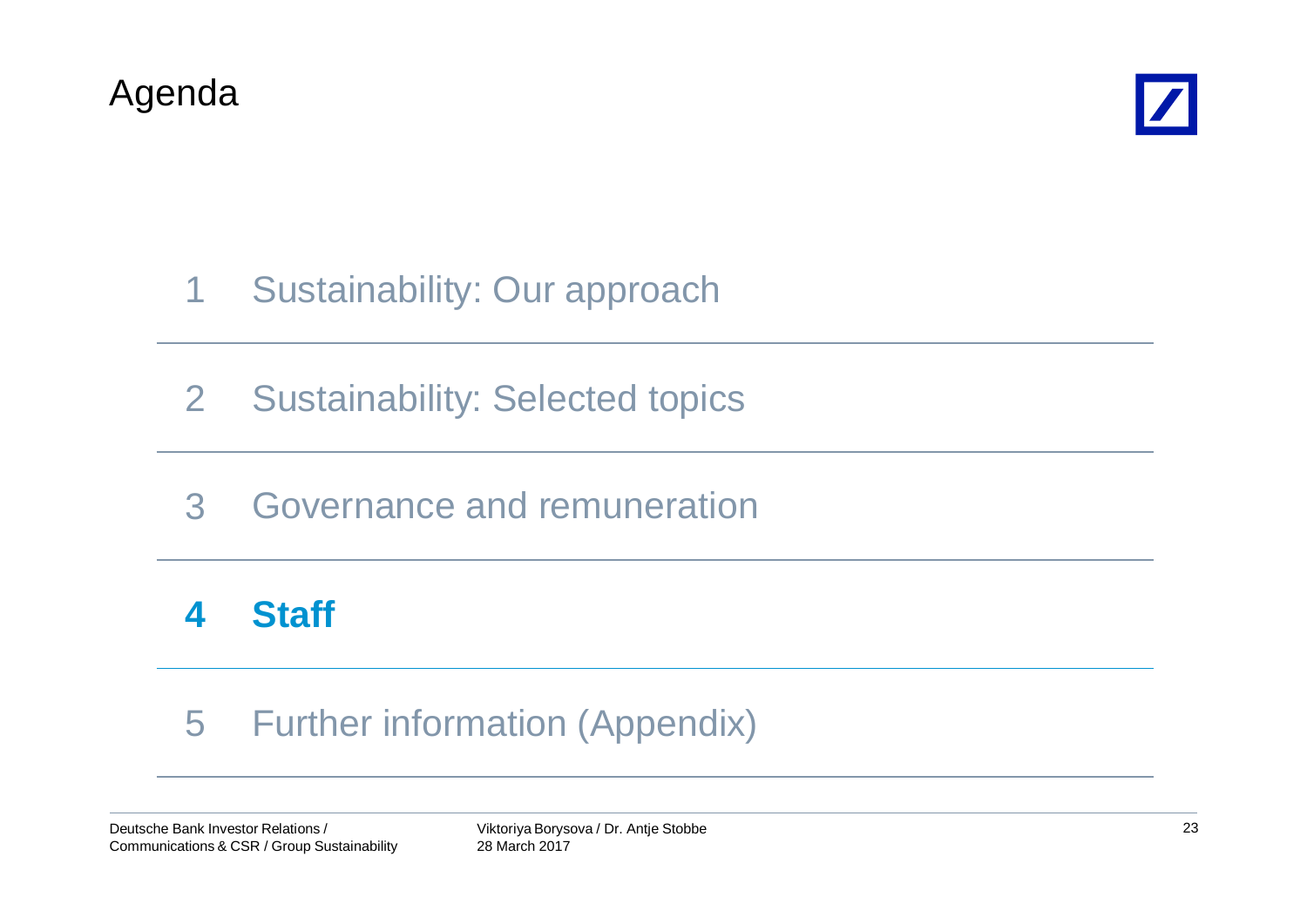### Deutsche Bank as an employer **Overview**





#### Deutsche Bank Investor Relations / Communications & CSR / Group Sustainability

Viktoriya Borysova / Dr. Antje Stobbe 28 March 2017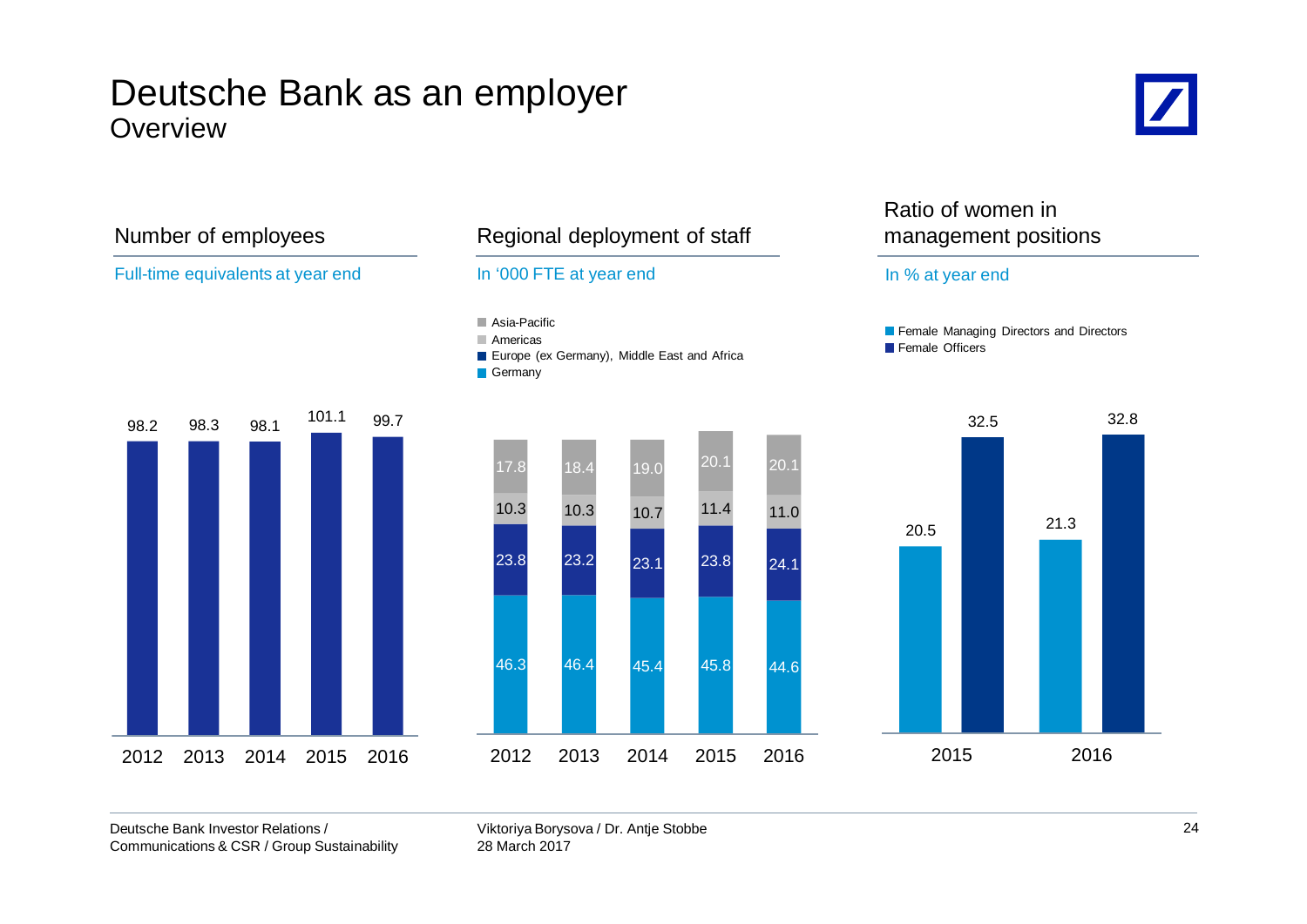### German Gender Quota Law Implementation at Deutsche Bank



| Legal<br><b>requirements</b>                 | Listed and co-determined companies have a fixed gender quota target of 30% on their Supervisory<br>Boards as of 2016<br>- For Management Boards and the two levels below, gender quota targets below status quo not permitted<br>- First deadline for target achievement no later than 30 June 2017<br>- First target and deadline had to be set no later than 30 September 2015 |
|----------------------------------------------|----------------------------------------------------------------------------------------------------------------------------------------------------------------------------------------------------------------------------------------------------------------------------------------------------------------------------------------------------------------------------------|
| <b>Our definition</b><br>of MB-1<br>and MB-2 | MB-1: All MDs and Ds reporting directly to the MB plus selected MDs with significant key roles<br>MB-2: All MDs & Ds reporting to above defined MB-1<br>Note: DB also still committed to voluntary targets as part of the DAX-30 commitment on gender targets from 2011 (re. increasing<br>the proportion of female senior managers / officers overall by 2018)                  |

| <b>Targets and</b><br>deadlines for<br><b>DB AG</b> |                             | <b>Actuals</b><br>31.12.2015 | <b>Actuals</b><br>31.12.2016       | <b>Target</b><br>30.06.2017 | <b>Target</b><br>31.12.2020 |
|-----------------------------------------------------|-----------------------------|------------------------------|------------------------------------|-----------------------------|-----------------------------|
|                                                     | Female<br><b>SB-Members</b> | 35%                          | 35%                                | At least 30%                | At least 30%                |
|                                                     | Female<br><b>MB-Members</b> |                              | 2                                  | At least 1                  | At least 1                  |
|                                                     | $MB-1$                      | 17.9%                        | 15.7%<br>$(\Delta$ to target: 2)   | 17%                         | 20%                         |
|                                                     | $MB-2$                      | 15.3%                        | 19.5%<br>( $\Delta$ to target: 15) | 21%                         | 25%                         |

All other DB legal entities in scope of the new legislation share with DB AG the target of 30% in their supervisory boards (even where this is no legal requirement) and the target of minimum one woman on their management board or equivalent management committee. Furthermore, they share the same deadlines and have targets between 15% and 30% for the MB-1 and MB-2 levels, depending on their current situation.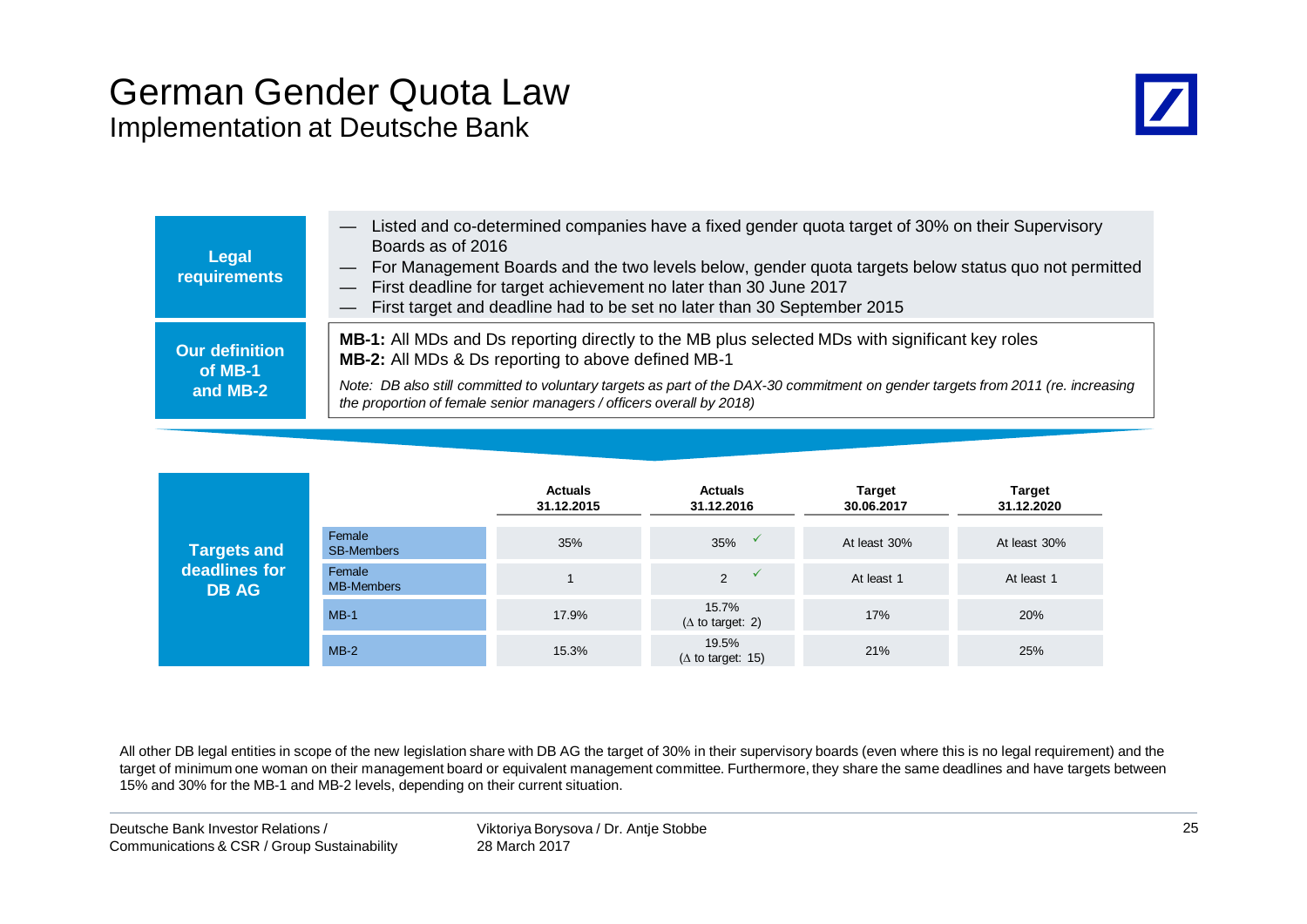## Training Promoting professional and personal development





- There is an increased focus on what DB expects of its leaders: more bank-wide development programmes, digital delivery methods, increased governance of mandatory training and an increase in leader-led development programmes within the organization.
- In 2016, Deutsche Bank spent a total of EUR 77 m on training its employees, which is a EUR 15 m reduction versus 2015. The decrease is due to the move towards digital delivery methods and the stronger focus on leader-led development programs within the bank.
- In the second half of 2016, a new learning management system "Connect2Learn" was introduced to all employees, offering a more intuitive learning platform with improved functionality and navigation.

Viktoriya Borysova / Dr. Antje Stobbe 28 March 2017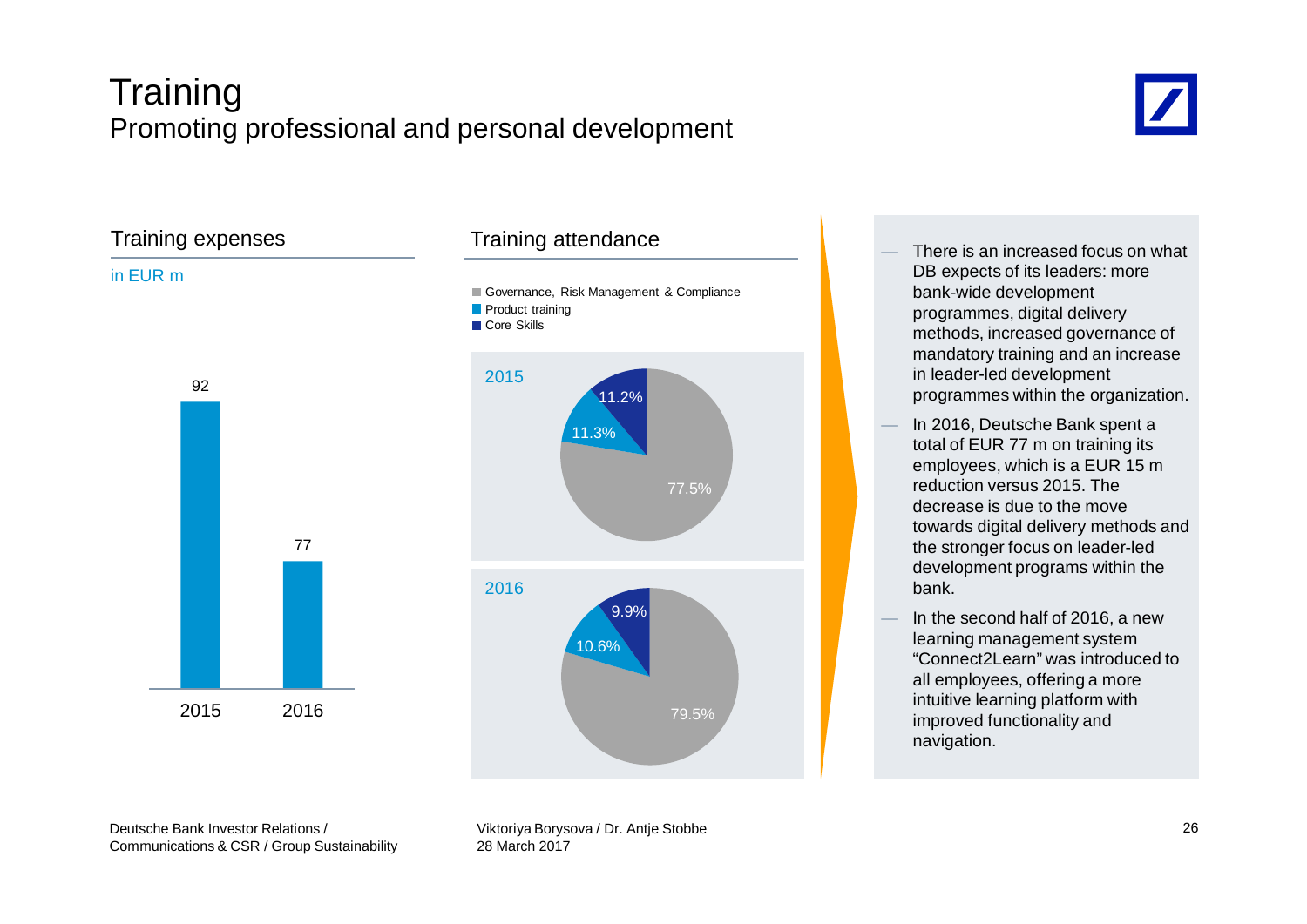#### 76 61 56 62 68 69 68 64 58 63 73 16 15 14 13 12 In % Commitment index **Enablement index E** Engagement with values and beliefs n/a n/a n/a n/a

### People Survey 2016 Insight into levels of engagement with values and beliefs, commitment and enablement

— Engagement with values and beliefs: Positive development with significantly higher scores compared to previous years

— Commitment: Declined amid the ongoing transformation of the businesses and resulting job cuts, presenting a source of concern and uncertainty. However, 86% of respondents still ready to go above and beyond what is expected in their role

— Enablement: Declined as employees still experienced barriers to doing their job well, such as complex processes

During the year, the bank drove various intiatives in key action areas that had been identified as a result of the 2015 survey:

- Accountability: Create greater accountability at all levels of the organization, with employees and managers holding each other responsible;
- Removing barriers to effectiveness: Further simplify and speed up processes and systems;
- Engaging and communicating with employees: Foster a more open and transparent environment and improve the flow of information.

(1) 2016, 2015 and 2012 scores exclude total Postbank; 2014 scores exclude Postbank with the exception of its Banking Services entities (i.e. 5% of total population in scope for survey). Survey not conducted in 2013. The response rate stood at 47% in 2016/2015: 63%; 2014: 58%)

People Survey<sup>(1)</sup>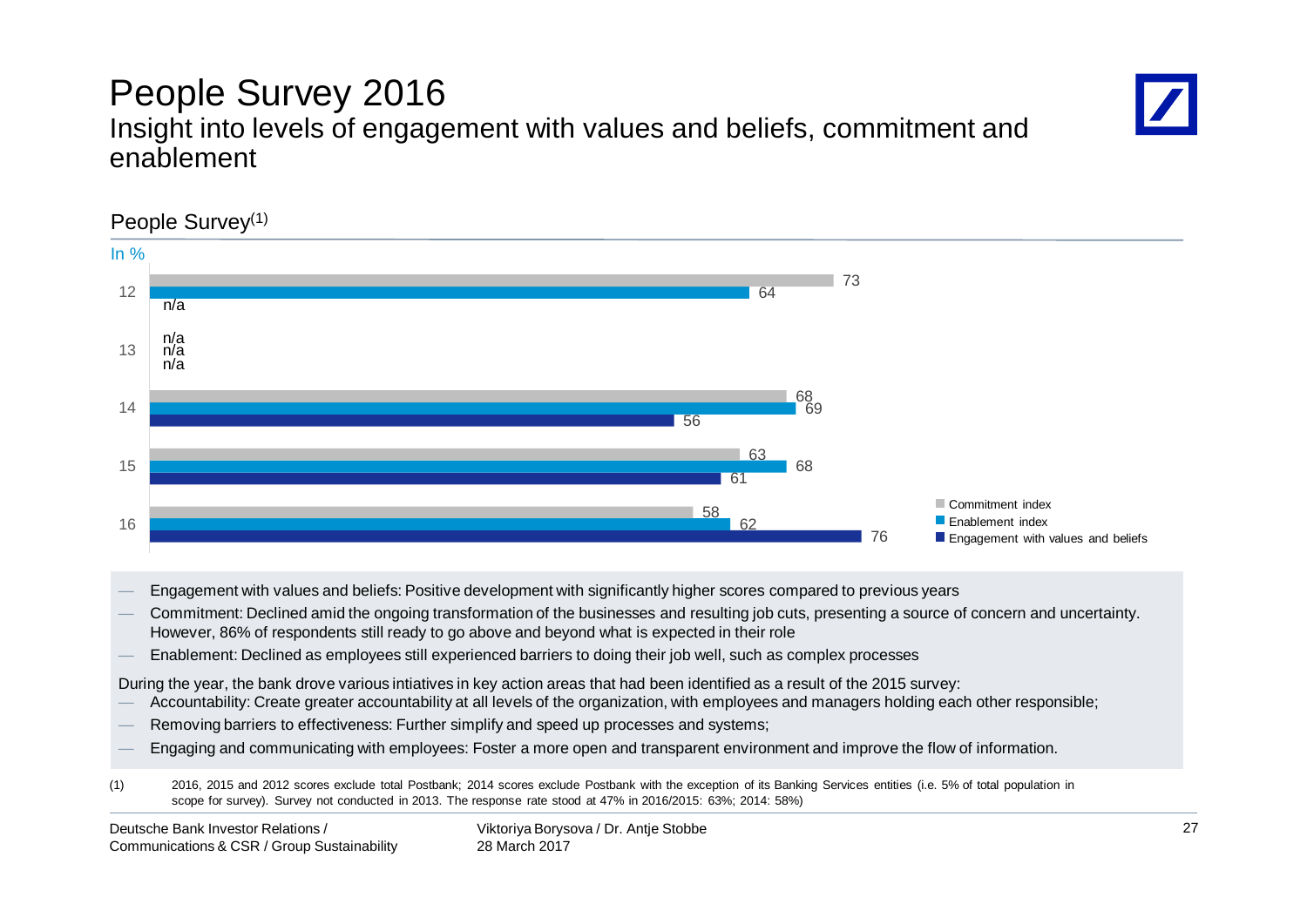



# 1 Sustainability: Our approach

- 2 Sustainability: Selected topics
- 3 Governance and remuneration

4 Staff

# **5 Further information (Appendix)**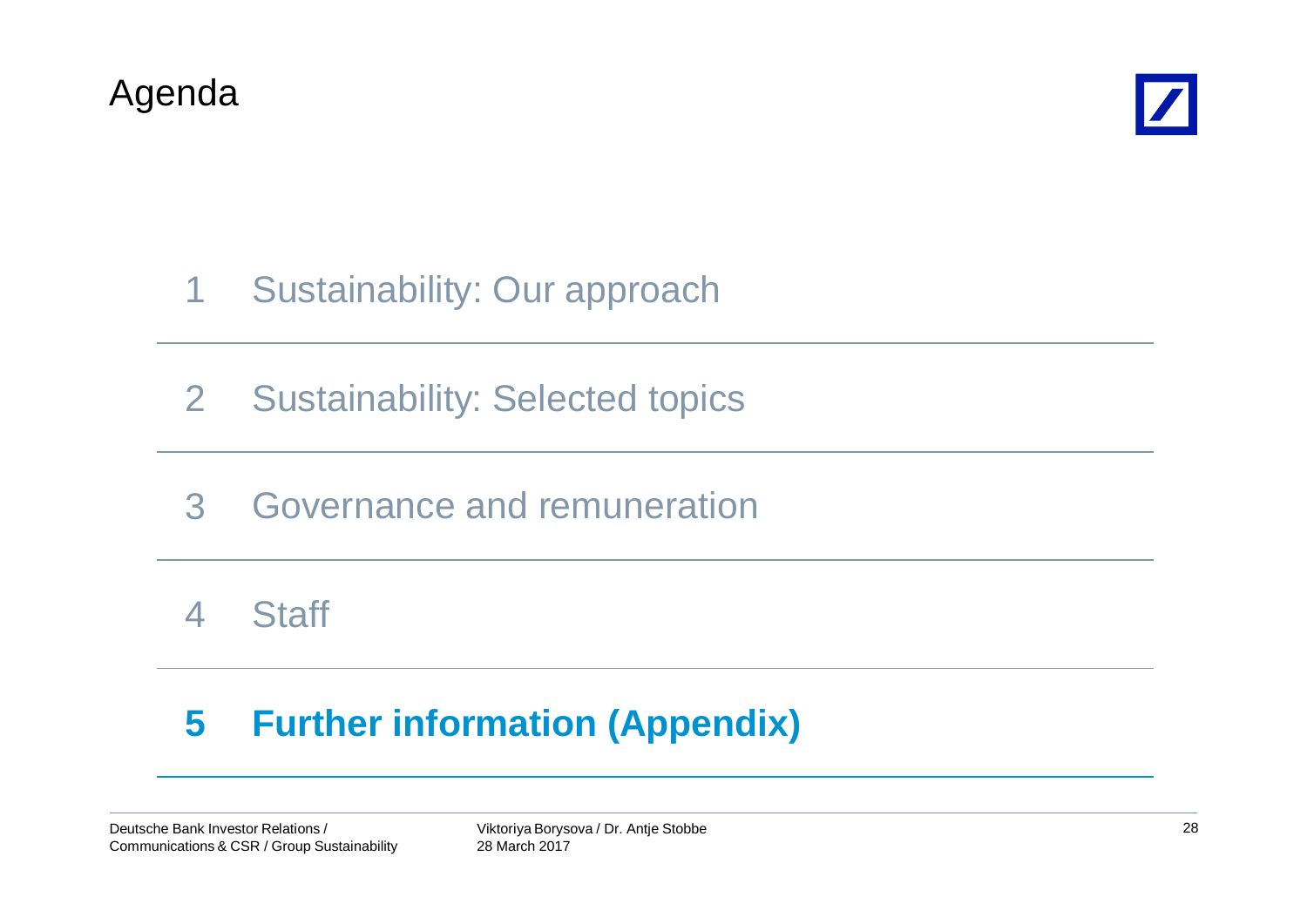## Sustainability Ratings











**ROBECOSAM**<sup>10</sup> We are Sustainability Investing. Rating of 100+ banks worldwide. Deutsche Bank is among the top 10%





### Deutsche Bank is also assessed by:



Source: (1) Sustainalytics, Sep 2016; (2) RobecoSAM AG, Sep 2016; (3) oekom Research AG, Feb 2017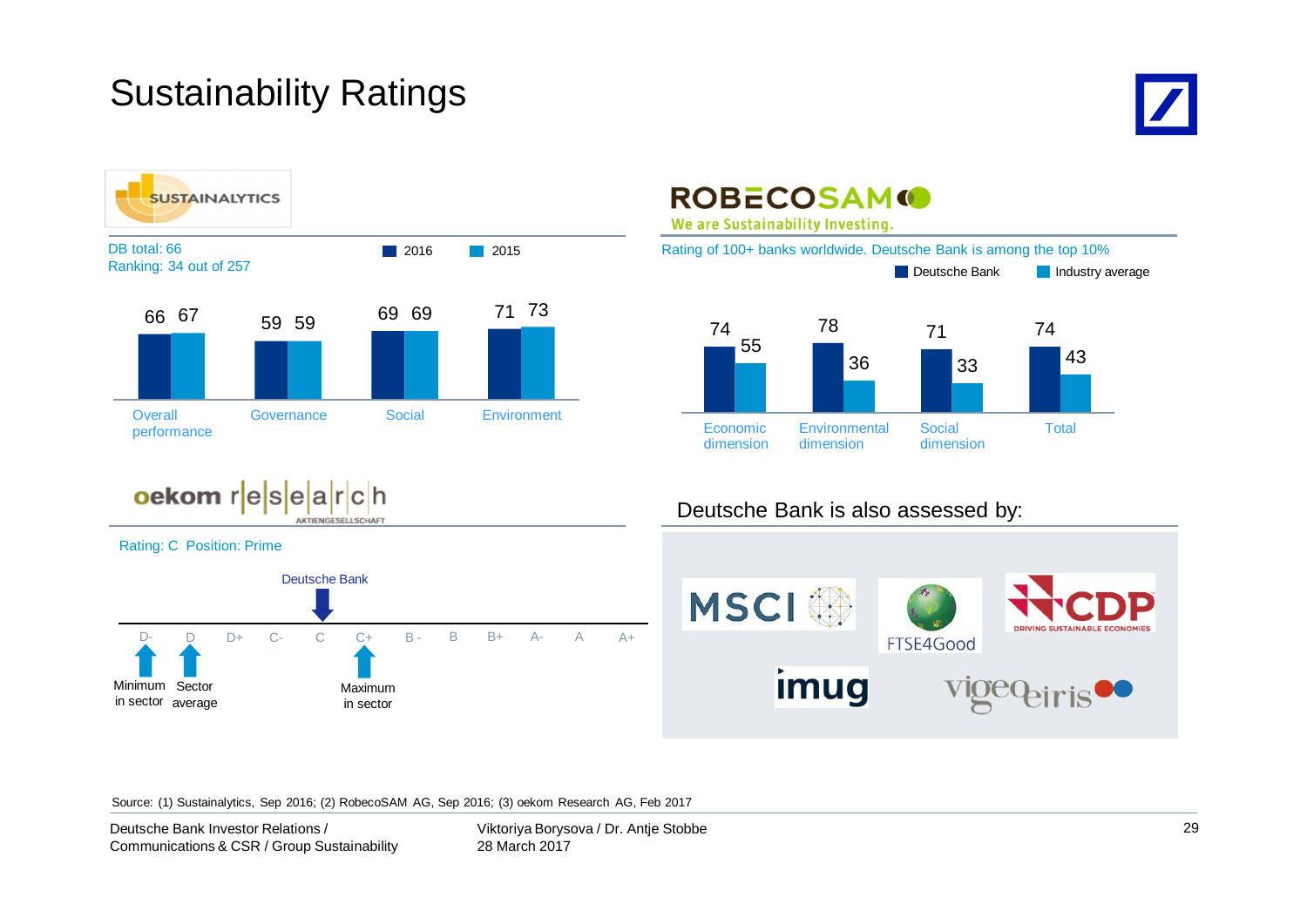## Digitalization, innovation and cyber security Seizing opportunities and managing risks arising from digitalization



### Digitalization Initiative

We aim to invest up to EUR 1 bn by 2020 in digital technology across all businesses:

- Enhance the client offer by offering a seamless omni-channel experience and more customized products and services;
- Harness the power of data in order to understand customers better and further strengthen risk management, financial and regulatory reporting, and reduce costs; and
- Strengthen efficiency and controls, by increasing automation and reducing the risk of manual error.

#### Examples:

Launch of the Digital Factory, Frankfurt am Main; Opening of the fourth Innovation Lab in New York

### Keeping our information safe and secure

- Cyber Incident and Response Centers opened to improve the bank's capability to detect threats and robustly respond to incidents globally, around the clock
- Enhanced governance framework and cyber security program to ensure the security policies and standards continue to reflect evolving business requirements, regulatory guidance, and emerging threats
- Information security policy updated, including major amendments on the security of electronic communication, and client access to the bank's infrastructure policies
- Demonstrating its commitment, Deutsche Bank certified to the international ISO 27001 standard to information security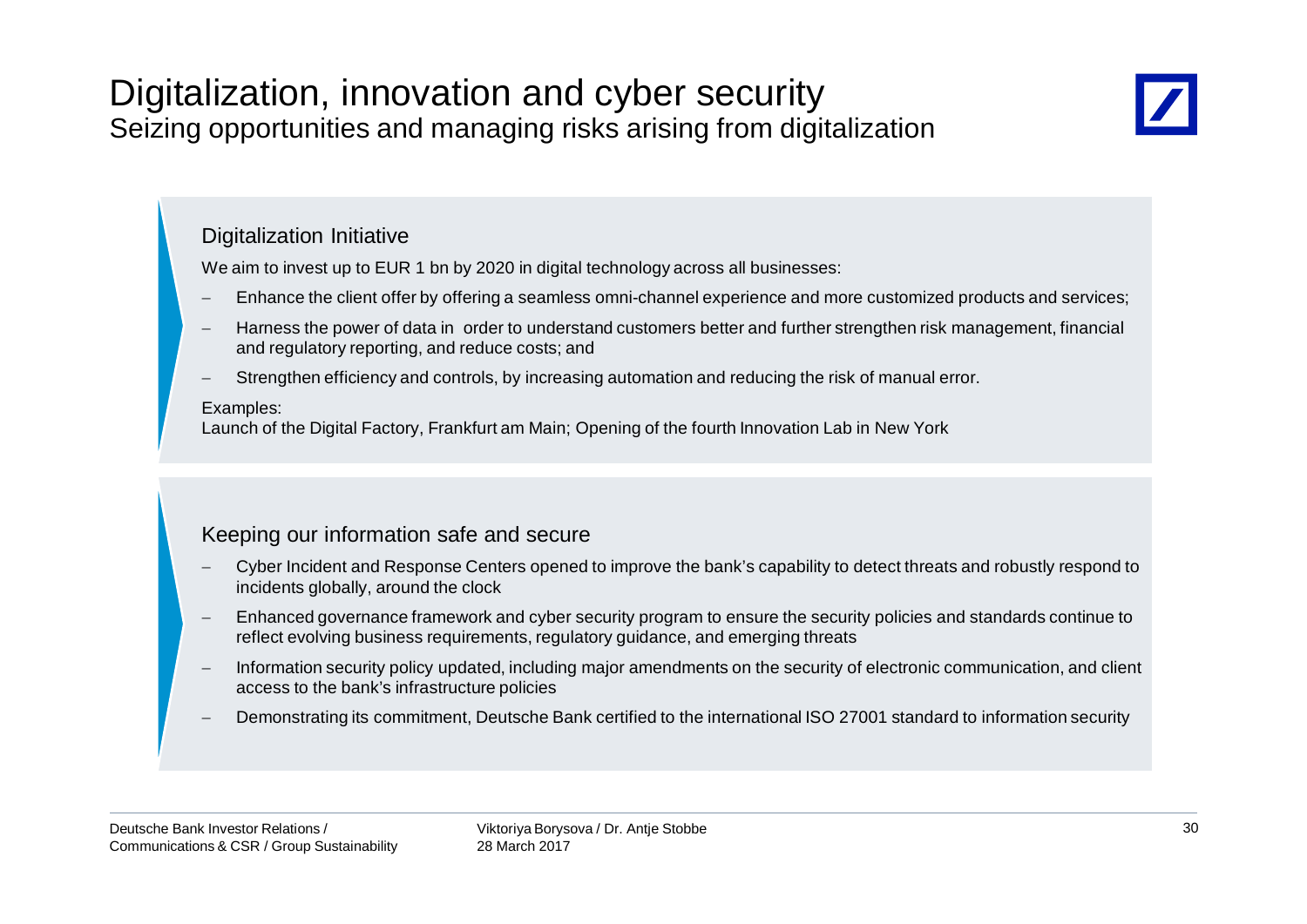## Research and development

Numerous partnerships and the creation of the Digital Factory are further strengthening capabilities



**High-performing research and development will be crucial to future market leadership**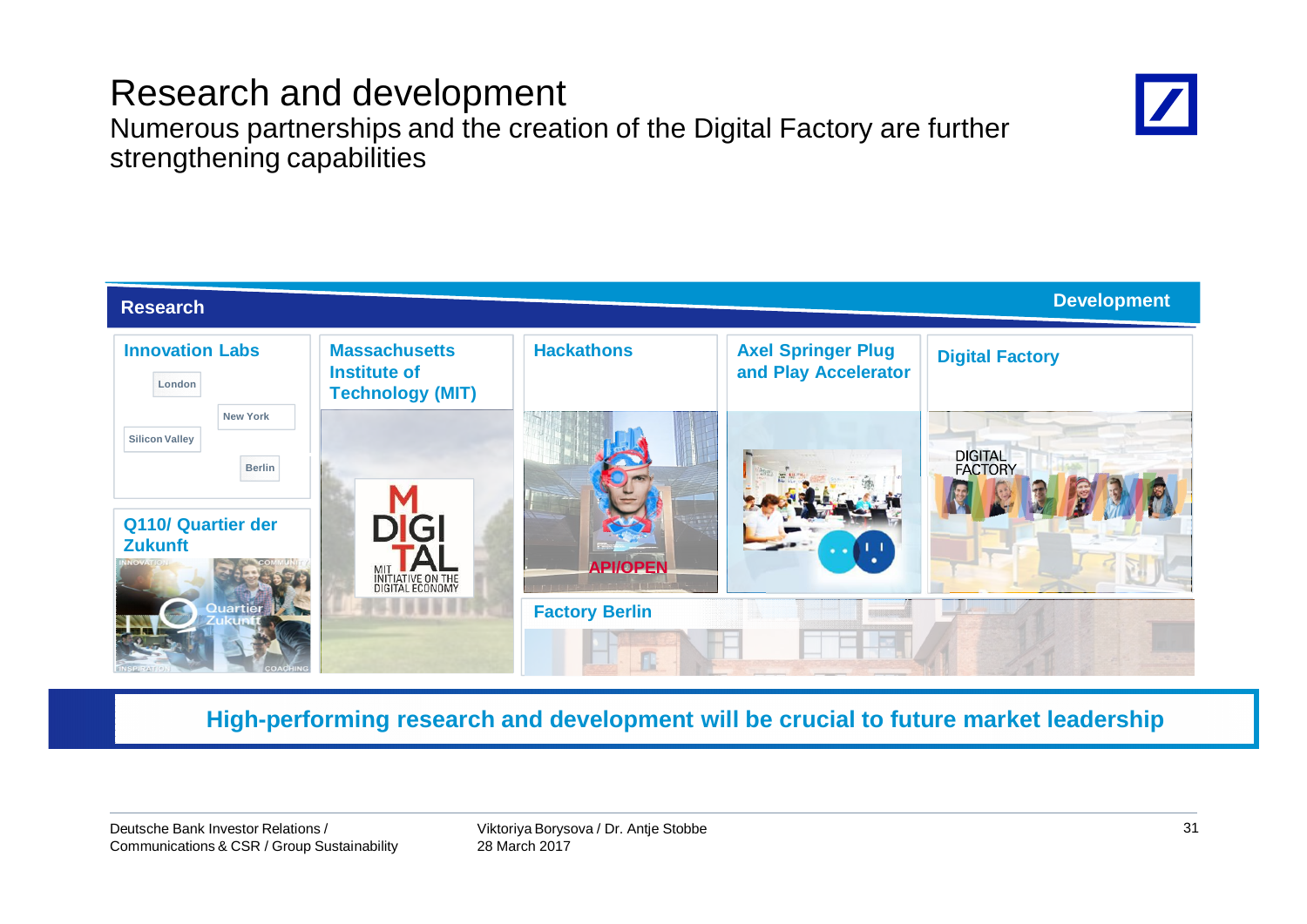## Litigation Resolutions during 2016

as of

**Selected** settlements of large matters DoJ RMBS Russia/ UK Equities Trading $(1)$ **Kaupthing CLNs Precious Metals IBOR** High frequency trading/ dark pools **Schickedanz** 9 **V** 9 9 9 9 **Achievements** 2016 Settled or otherwise resolved a significant number of large matters Current reserves of FUR 7.6 bn include EUR ~4.7 bn for matters settled but not yet paid 5.5 7.6 FY2015 FY2016  $-4.7$ Litigation Reserves In EUR bn  $EUR - 2$  bn Resolved matters without action BaFin special audits (IBOR, Monte dei Paschi di Siena and precious metals) **Commodity Futures Trading Commission (FX)**  $\blacktriangledown$ 9 2 February, 2017

(1) In 2017 with New York State Department of Financial Services and UK Financial Conduct Authority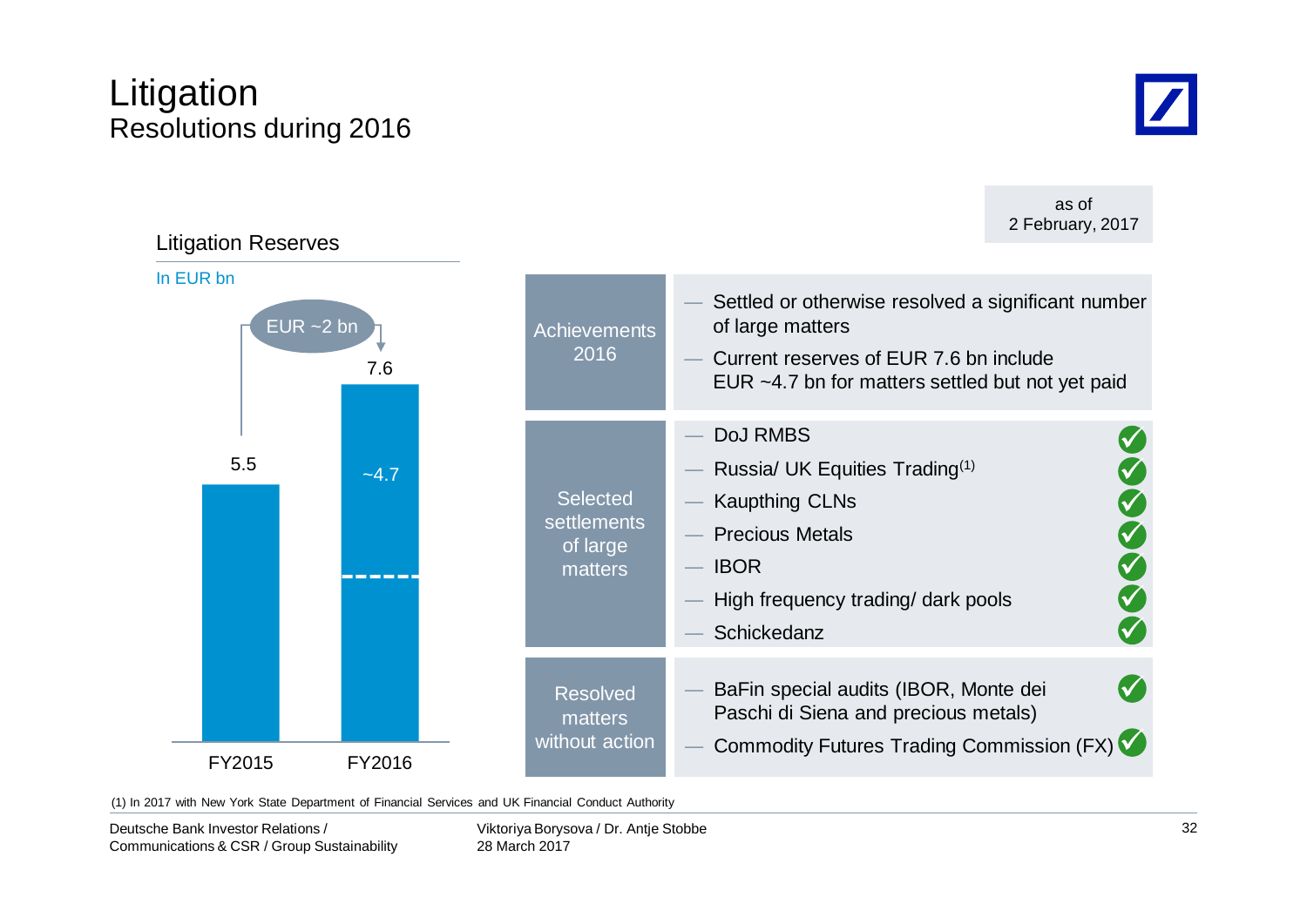## Achieving carbon neutrality



- We achieved our target to make our business operations carbon neutral by the end of 2012
- We maintained carbon neutrality for our operations in 2016
- Management Board approval in place to keep carbon neutrality in the future
- Invested in energy efficiency projects to reduce energy consumption and purchased and generated renewable electricity (in 2016: 79.4%)
- Bought and retired Verified Emission Reductions (VER) to offset our inevitable residual Greenhouse Gas emissions (GHG) (in 2016: 250,000 VER)
- Simultaneously, overall GHG emissions steadily reduced in recent years

### Our path to carbon neutrality

### (1) Reduction objective (2) Hydrofluorocarbons 0 100,000 200,000 300,000 400,000 500,000 600,000 Emissions from energy use and HFCs<sup>2</sup> tCO2e Emissions from business travel tCO2e Renewables (avoided emissions from renewables) tCO2e Verified emission reductions %  $20\%^{(1)}$   $40\%^{(1)}$   $60\%^{(1)}$   $80\%^{(1)}$   $100\%^{(1)}$   $100\%^{(1)}$   $100\%^{(1)}$ 2007 2008 2009 2010 2011 2012 2013 2014 2015 2016 100%(1) 100%(1) Gross GHG emissions **Reduction measures** Reduction measures **Reduction measures**

#### Metric tons

Deutsche Bank Investor Relations / Communications & CSR / Group Sustainability Viktoriya Borysova / Dr. Antje Stobbe 28 March 2017